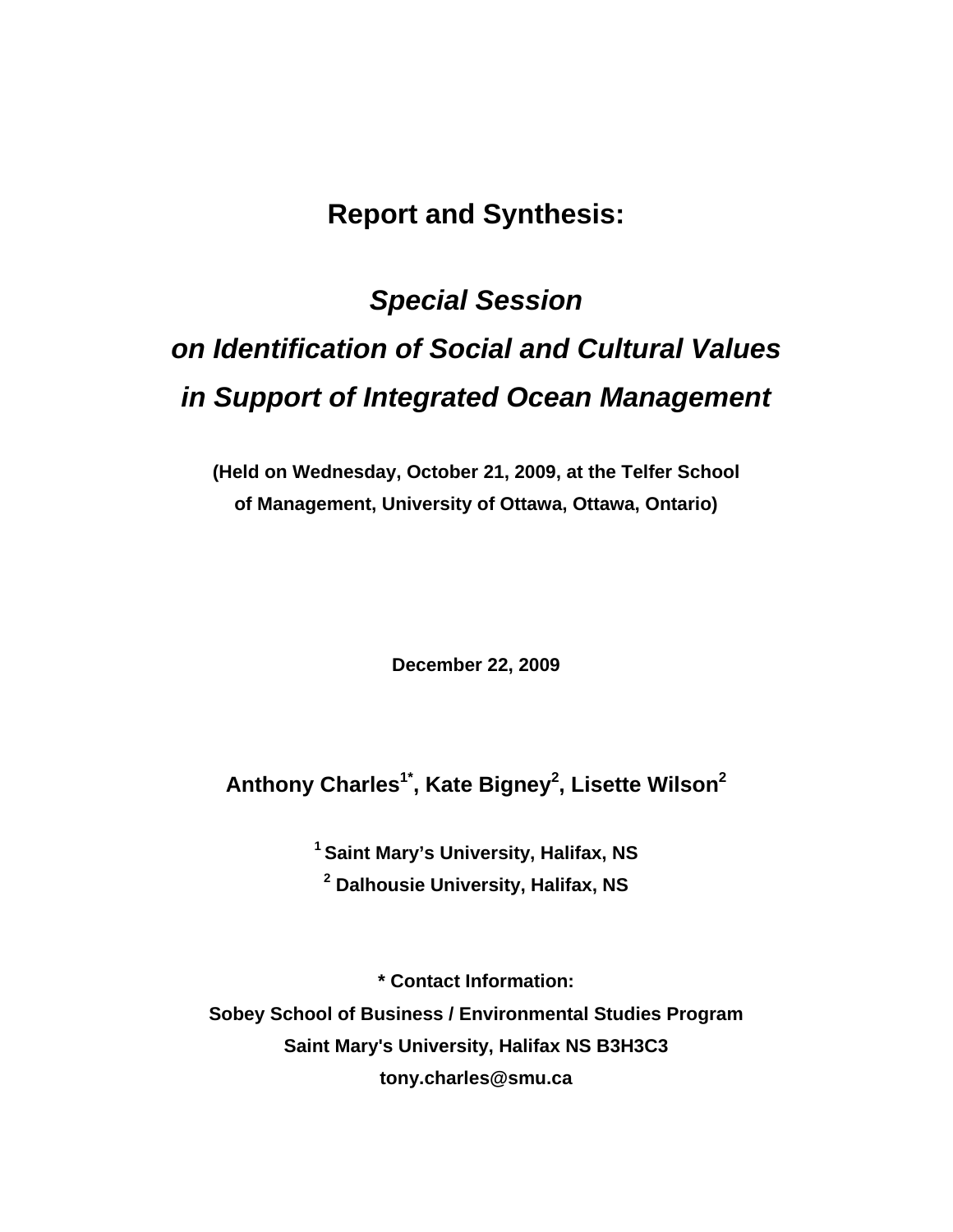## **TABLE OF CONTENTS**

| 1.0 |                                                                                                                                                                                         |  |
|-----|-----------------------------------------------------------------------------------------------------------------------------------------------------------------------------------------|--|
| 2.0 |                                                                                                                                                                                         |  |
| 2.1 | <b>IDENTIFICATION OF SOCIAL AND CULTURAL VALUES IN SUPPORT OF INTEGRATED OCEANS MANAGEMENT</b>                                                                                          |  |
| 2.2 | THEORY, TOOLS AND TECHNIQUES FOR THE IDENTIFICATION OF SOCIAL-ECOLOGICAL HOTSPOTS IN                                                                                                    |  |
| 2.3 | PILOT PROJECT FOR THE IDENTIFICATION OF SOCIO-ECONOMIC AND CULTURAL OVERVIEW VALUES IN THE<br>NORTHUMBERLAND STRAIT OF THE GULF OF ST. LAWRENCE - ROLAND CORMIER, RAY MCISAAC ET AL.  3 |  |
| 2.4 | COASTAL CURA: BUILDING KNOWLEDGE AND CAPACITY TO SUPPORT COMMUNITY INVOLVEMENT IN<br>MANAGING OUR COASTS AND OCEANS IN THE MARITIMES - MARIA RECCHIA AND MELANIE WIBER 5                |  |
| 2.5 | <b>IDENTIFICATION OF SOCIO-ECONOMIC AND CULTURAL VALUES IN SUPPORT OF INTEGRATED MARINE</b><br>PLANNING AND MANAGEMENT IN THE BEAUFORT SEA - ADRIENNE PAYLOR AND LEAH HARTWIG  6        |  |
| 2.6 | A REVIEW OF THE STATE OF THE KNOWLEDGE OF MARINE AND SHORELINE AREAS IN THE QUEEN                                                                                                       |  |
| 2.7 | <b>GENERATING SPATIAL INFORMATION TO SUPPORT INTEGRATED MARINE PLANNING: ADVANTAGES</b>                                                                                                 |  |
| 3.0 |                                                                                                                                                                                         |  |
| 3.1 |                                                                                                                                                                                         |  |
| 3.2 |                                                                                                                                                                                         |  |
| 3.3 |                                                                                                                                                                                         |  |
| 3.4 |                                                                                                                                                                                         |  |
| 4.0 |                                                                                                                                                                                         |  |
|     |                                                                                                                                                                                         |  |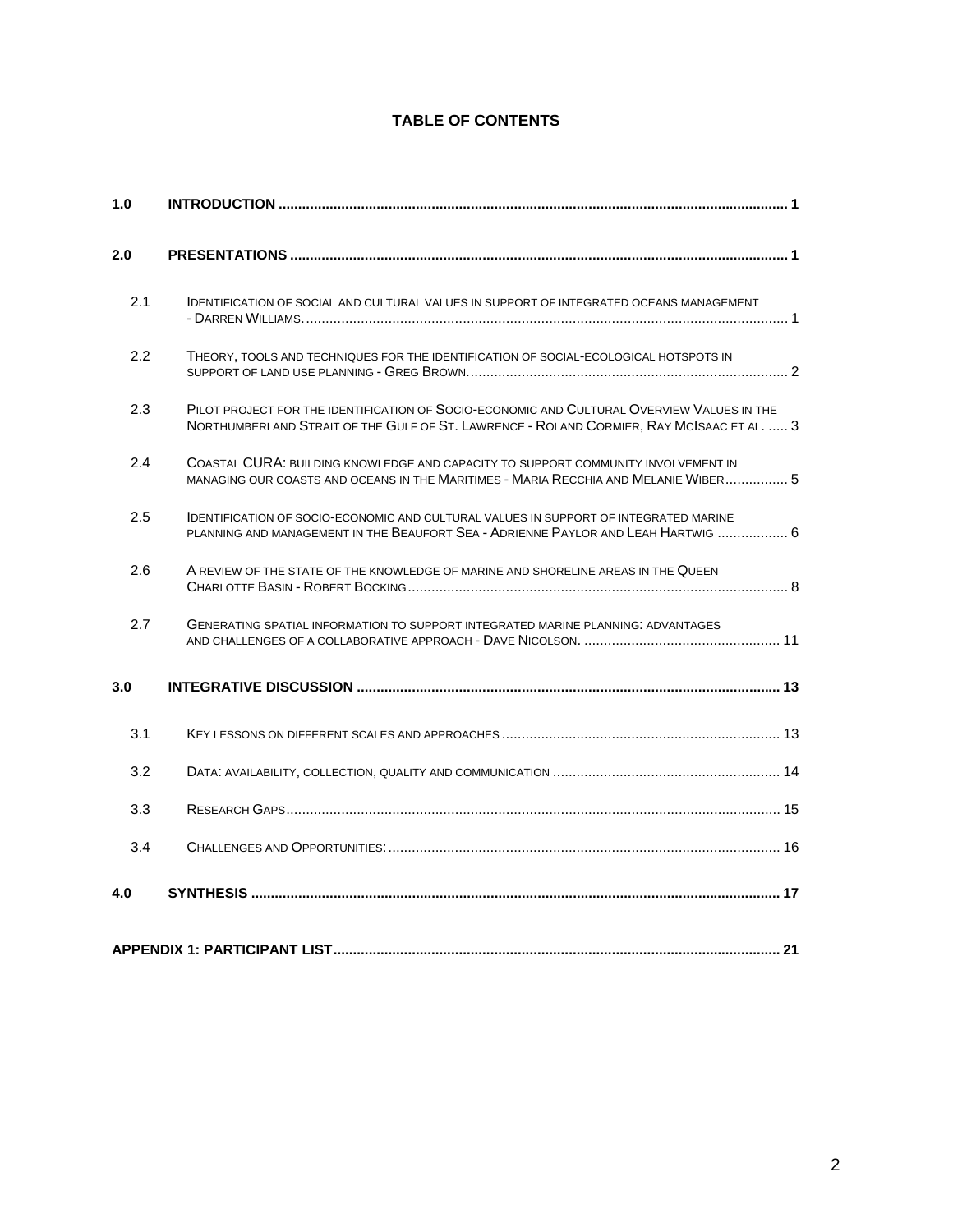#### <span id="page-2-0"></span>**1.0 Introduction**

The objective of this report is to provide the Department of Fisheries and Oceans (DFO) with a summary of the proceedings of the Special Session on Identification of Social and Cultural Values in Support of Integrated Ocean Management, together with an overall assessment of the session. The day-long event was held at the University of Ottawa, preceding the 2009 Conference of the Ocean Management Research Network (OMRN). It began with a welcome from Dr. Dan Lane, Chairperson of the OMRN and faculty member at the University of Ottawa, and closed with thanks from Darren Williams of DFO to the presenters and all those attending. The event was chaired and facilitated by Dr. Anthony Charles (Saint Mary's University) with note-taking by Kate Bigney and Lisette Wilson (Dalhousie University). The various materials from the Special session are being made available by DFO on the OMRN website http://www.omrn-rrgo.ca/.

Following this brief introduction, the major part of the report, in section 2, consists of summaries of the seven presentations in the session, and of the discussion following each presentation. Section 3 reports on the integrative discussion held after all the presentations were completed. Finally, Section 4 of the report seeks to synthesize the major messages emerging from the material presented and the discussions at the Special Session.

#### **2.0 Presentations**

#### <span id="page-2-1"></span>**2.1 Presentation #1. Identification of social and cultural values in support of integrated oceans management.**

#### **Darren Williams** *(DFO: Manager, Oceans Industries and Socio-Economics for Oceans Policy and Planning)*

This Special Session has as its goals to (1) Outline social, cultural and economic information needs; (2) Describe work underway; (3) Identify and discuss methodology for identifying social, cultural and economic values; (4) Develop recommendations and advice for DFO and others.

Social Economic Cultural Overview and Assessment (SECOA) reports are being developed for each Large Ocean Management Area (LOMA). They are the mirror image of Ecosystem Overview and Assessment (EOA) reports, on which the Department has focused more heavily. The SECOA reports focus on Economic (e.g., employment, income), Social (e.g., demographics, education and training), Cultural (e.g., indigenous traditions, rights and uses), and Governance (e.g., formal and informal, indigenous governance, enforcement) within the LOMA.

While useful, SECOA reports to date do not fully assess ocean planning needs: there are gaps, for example, when it comes to identifying activities, stressors and trends, in other words, answering whether we understand social, economic and cultural (SEC) consequences of new activities or the cumulative effects of oceans activities.

As part of the Government of Canada's Integrated Oceans Management responsibilities, DFO is charged with leading and facilitating the integration of all oceans activities. This in turn, guides the identification of the information needed. Information is needed for sustainable development of Canada's oceans, conservation and protection as well as regulatory purposes. For example, in marine protected area planning, we need to know the SEC impacts of selecting among different sites that may have similar biophysical characteristics.

Essentially, DFO would like to develop a geographic/spatial understanding of where and why different activities are taking place in each LOMA, to be able to address new activities as they arise, and make decisions about trade-offs between different activities (e.g., between an offshore wind farm, shipping, tourism and fishing activities).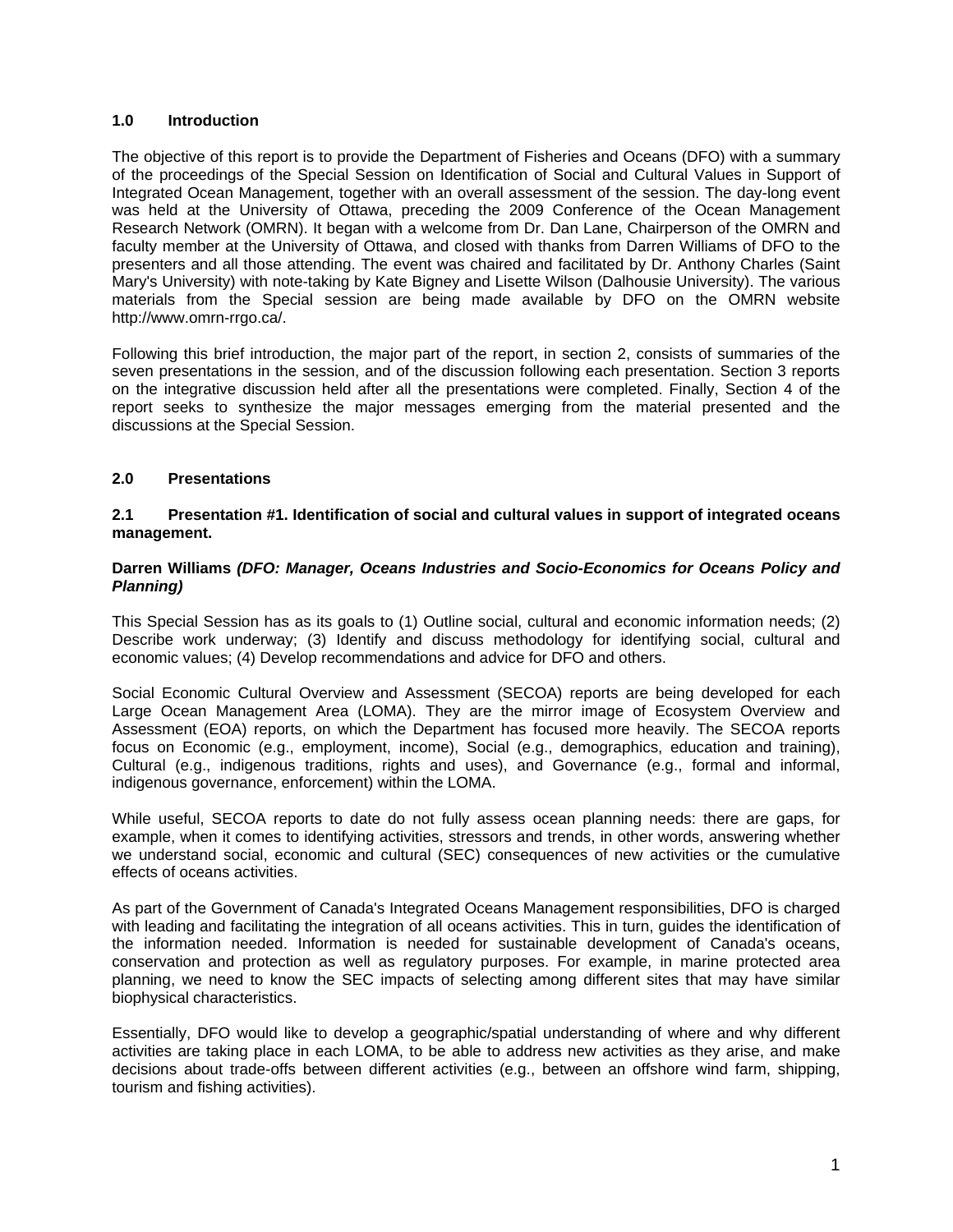The key questions are:

- How to identify SEC values to support decision making?
- Which stakeholders value what, where?
- What are key values we should be identifying first?
- What tools for what scales?
- Who should gather the data? Should it be DFO many would say no.
- How do we ensure fair and equitable representation of values?
- What are the research gaps?
- What can we learn from the presentations today?

#### *Discussion (Note: questions or comments from the audience are shown in bold)*

**What is the relationship between SEC overview and objectives and ecosystem overview and objectives?** There are some lines we don't cross in terms of ecosystem objectives. We will set comfortable goals [for SEC objectives] within the [natural] system variability.

**To me, decision making seems to be driven by big money. So which people, and at what level regional, national, and individual – are we talking about? In terms of ocean management, the shipping industry for example holds a lot of power.** With LOMAs, our goal is to set direction for an area, and then nest community approaches within, keeping the desires of the local area in a broader context. We want to set the rules of the game ecologically and to some degree economically - the problem is at a big scale we aren't addressing the needs of local communities. We should put resources at both levels, because we need to understand both.

**We need to discuss the political process that determines how information is translated into decision making.** There is a governance part of this too. We want to work with local, provincial and aboriginal governments, and have a body that is representative of the process.

#### **2.2 Presentation #2. Theory, tools and techniques for the identification of social-ecological hotspots in support of land use planning.**

#### **Greg Brown** *(Central Washington University)*

A number of problems arise with traditional land use planning. It is not place based, it faces an often disengaged and cynical public, there is an over-reliance on expert opinion, when we need to learn how to tap the "wisdom of the crowds" (since, while a single person may not be accurate, collective wisdom can be), and landscapes that are modified in a 'death by a thousand cuts' are disjointed, with ad hoc planning.

#### *Methodology*

It is the specific responsibility of governments to engage the silent majority, not just stakeholders. The research described here uses public participation GIS (PPGIS) for coastal and marine areas planning. As a methodology, this provides a scientific way of looking at the world spatially through human values. The 'values layer' is missing from typical maps, or those that only consider the physical world. Mapping is a powerful tool; citizen mapping is seen as dangerous to established processes and has been banned by some governments. Participatory GIS is not just data for data's sake, rather part of working toward making a better society by involving the public. The method is multidisciplinary, blending geography, planning and environmental management.

The method begins with landscape values typology. While inventories of biophysical attributes are standard practice, this approach adds what people value and where they value it. Tools such as hotspot mapping, gap analysis, and suitability analysis can be used to characterize the distribution of values, and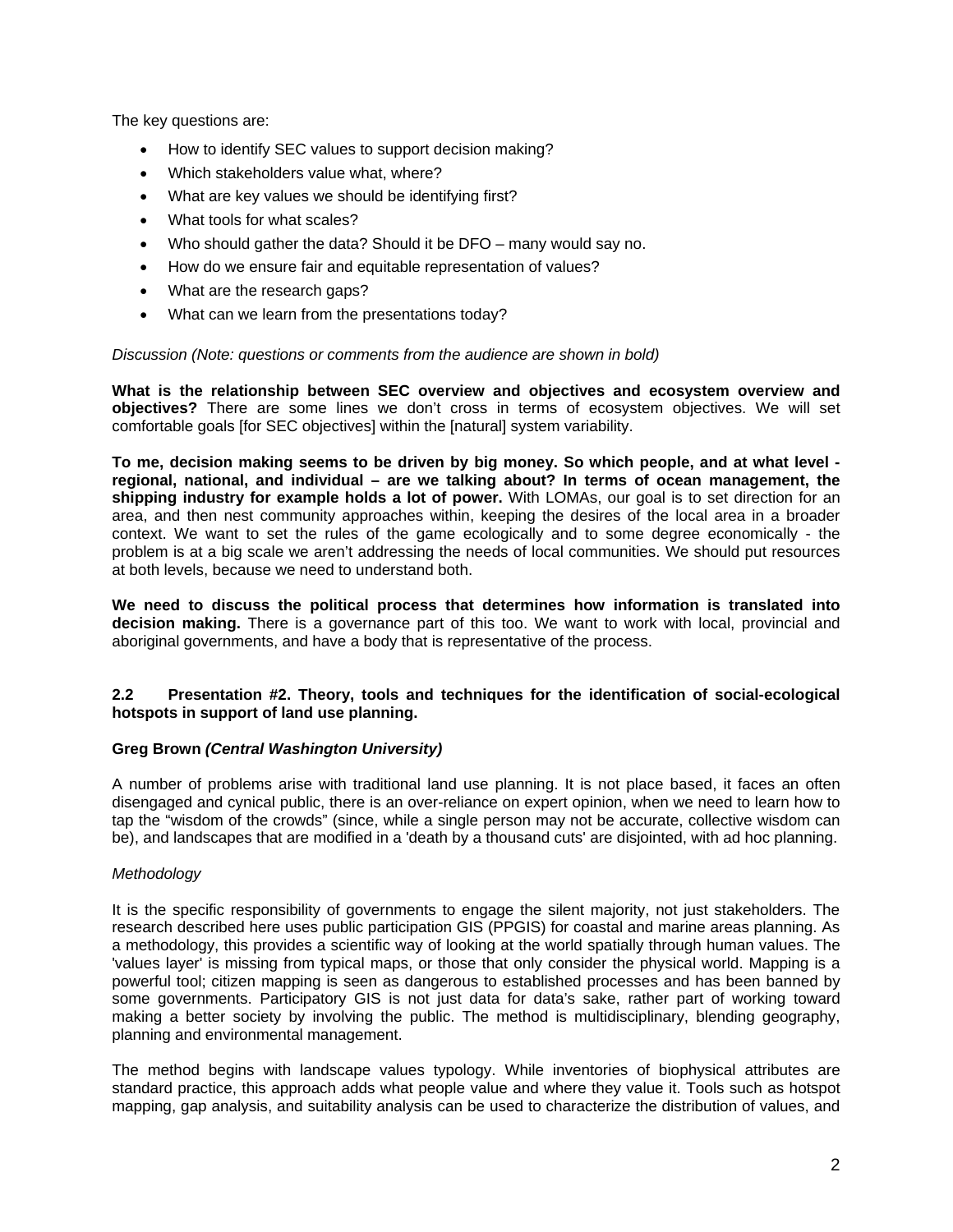then examine what uses are compatible with those values. This way planners can focus on places with high human and high ecological value – i.e. coupled social-ecological systems.

#### *Case studies/ Applications*

- Lay expert hotspot mapping can be used iteratively, discussing what differences arise (e.g., as with a deepwater area near Port of Valdez that marine biologists identified as important but the public did not). Values represented in dark blue on map.
- In resort development, this method can identify where communities feel development is appropriate (e.g., communities on Kangaroo Island, South Australia, identified sensitive and no-go areas in orange and red while green zones were acceptable for development).
- In site selection for a natural park, the park could be planned in a place where local people's values coincide with those held by people near another park (e.g., River Murray, Victoria Province, Australia). In park planning, visitors' survey data can be collected using Google maps and used to generate GIS layers of perceived environmental impact of park activities. (Parks Victoria used this method to help allocate priority zones.)
- Help direct priorities for climate change, e.g.,, using the website w[ww.climatechangemap.net](http://www.climatechangemap.net/)
- In zoning, e.g., Use-compatibility decision models with different activities, such as ATV use, by mapping different values, like aesthetics or recreation, to see where ATV use might be compatible.
- Values diversity (// species diversity) can be mapped to find values-rich landscapes and to generate maps by dominant values.

More on these examples and others can be found at the website of Dr. Brown and colleagues: http://www.landscapevalues.org/

#### *Discussion*

Communities matter. That is, values cluster around communities. We tend to value areas that are closest to us. Distance analysis uses a theory borrowed from island biogeography (species diversity is a function of size of island and distance from mainland). The argument is that people value landscapes that are closer to us, and to high density human populations. Breaking down data by demographics is also interesting.

Using "paper GIS", i.e. distributing paper maps and sticker dots and/or asking for written comments, can work, but is a nightmare to digitize. Creating polygons from densities (of dots) is possible but again is difficult to digitize. We can distribute maps by mail but a better way is to use a website and an access code.

Ultimately it is activities that matter on a political level, as opposed to values. The question is whose values count? Those of the local community, region, or country? Collecting the data is easy, but whose values count is a political question. We do know if you don't have the support of local communities, [an initiative] won't work.

This method does not work with indigenous communities. They have been burned in the past and are generally not willing to share some of this data. Different tools might work however, for example papier maché models have been used in developing countries. People might map existing land uses, reflecting existing planning, because that is what they know. Dr. Brown does not know of any cases where this work has influenced a final outcome.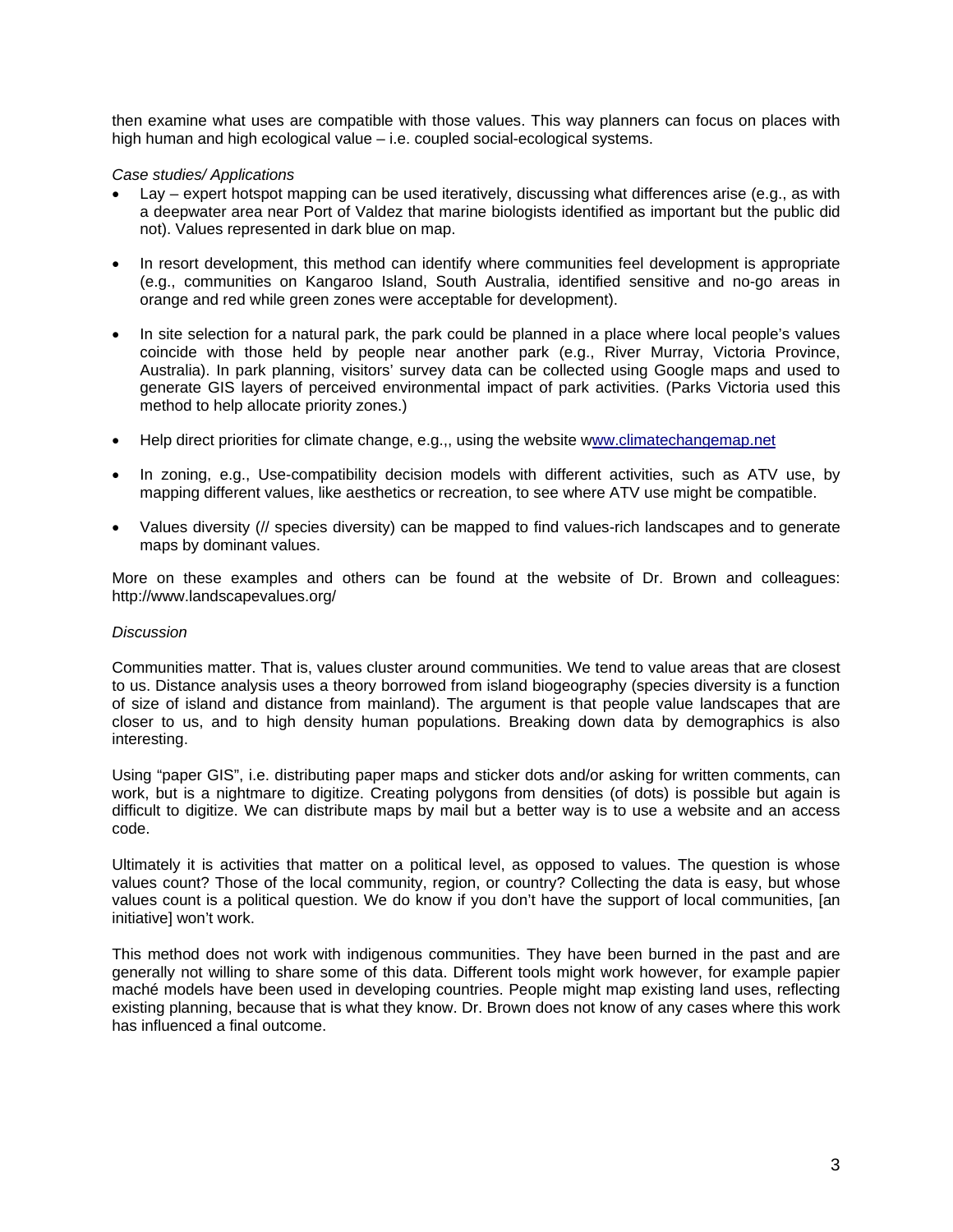**2.3 Presentation #3. Pilot project for the identification of Socio-economic and Cultural Overview Values in the Northumberland Strait of the Gulf of St. Lawrence.** 

**Roland Cormier (DFO Gulf); Brad Cross (History, St Thomas University); Robert Adlam (Anthropology, Mount Allison University); Irene Novaczek (Island Studies, UPEI), Ann Howatt (Island Studies and Environmental Studies, UPEI), Dr P. Nagarajan (Economics, UPEI), Chantal Gagnon (Southern Gulf Coalition on Sustainability) and Ray McIsaac (DFO Gulf).** 

#### *Background*

The current ocean and coastal management approach – based on natural sciences, overlaid by economics, and funnelled through politics – leads to management running into social and cultural realities on the ground as it is resisted at the local level. Meanwhile, coastal people have multigenerational experience of living and working in coastal areas. We need to develop synergies between our scientific knowledge base and the passions on the ground. Sustainability is a trans-disciplinary problem. Mapping has the potential to reframe understanding. We need to consider a 'socio-ecological' domestic product as opposed to only a GDP – to integrate environmental economics with mainstream economics.

#### *Project*

For this project, the team developed after DFO asked if a survey of socio-cultural values could be conducted parallel to an ongoing project updating an atlas of traditional fisheries. An academic advisory committee was formed and the draft survey presented. The advisory group suggested that a series of focus groups using a participatory GIS approach should be tested. A literature search into methods revealed the Brown methodology and a process to test at a focus group level was commenced. The Southern Gulf of St Lawrence Coalition on Sustainability has a 10 year relationship with both DFO and with the local communities, which has helped them foster a good relationship with both. For these reasons the Coalition become the bridge between the academic advisory group and DFO and the local communities engaged for the focus groups.

The timeline for data collection was three months. The project builds on Dr. Brown's methodology by using facilitated focus groups to collect data and from that, to develop maps. The team used large maps and an extensive symbol key, with adjusted typography. They aimed for a diverse group of participants who were active members in their communities. Participants were asked to identify as many special places as they liked, and to write margin notes if they so wished. Only 10% identified few or no points on the map.

The team found that the most prominently identified value was aesthetic, followed by recreational, and economic. Ten other values were identified, but far less frequently. One team member suggested that the near shore may be valued for aesthetic reasons, and then as you move offshore, recreation is more valued, and finally the offshore zone is valued for economic reasons. The team is still working with data – for example the qualitative data has not been incorporated, nor has there been reporting back to the communities. Methodological questions include whether the 10% who identified few or no points were not engaged, were not map literate, or were simply being selective. As well, the team acknowledged that their focus groups were not necessarily representative of the broader demographics, and that more extensive research would be necessary to obtain more representative information.

#### *Recommendations*

a) Recommend regional teams / Regional Advisory groups to develop locally appropriate approaches. Local knowledge is key.

b) National exchange forums to develop a national profile of land/sea attachment values for national planning and policy development.

c) Pilot studies within theoretical and actual areas of rapid change.

d) Rapid open dissemination of results, honouring ethical agreements and including methodology; this could include a citizen site for links.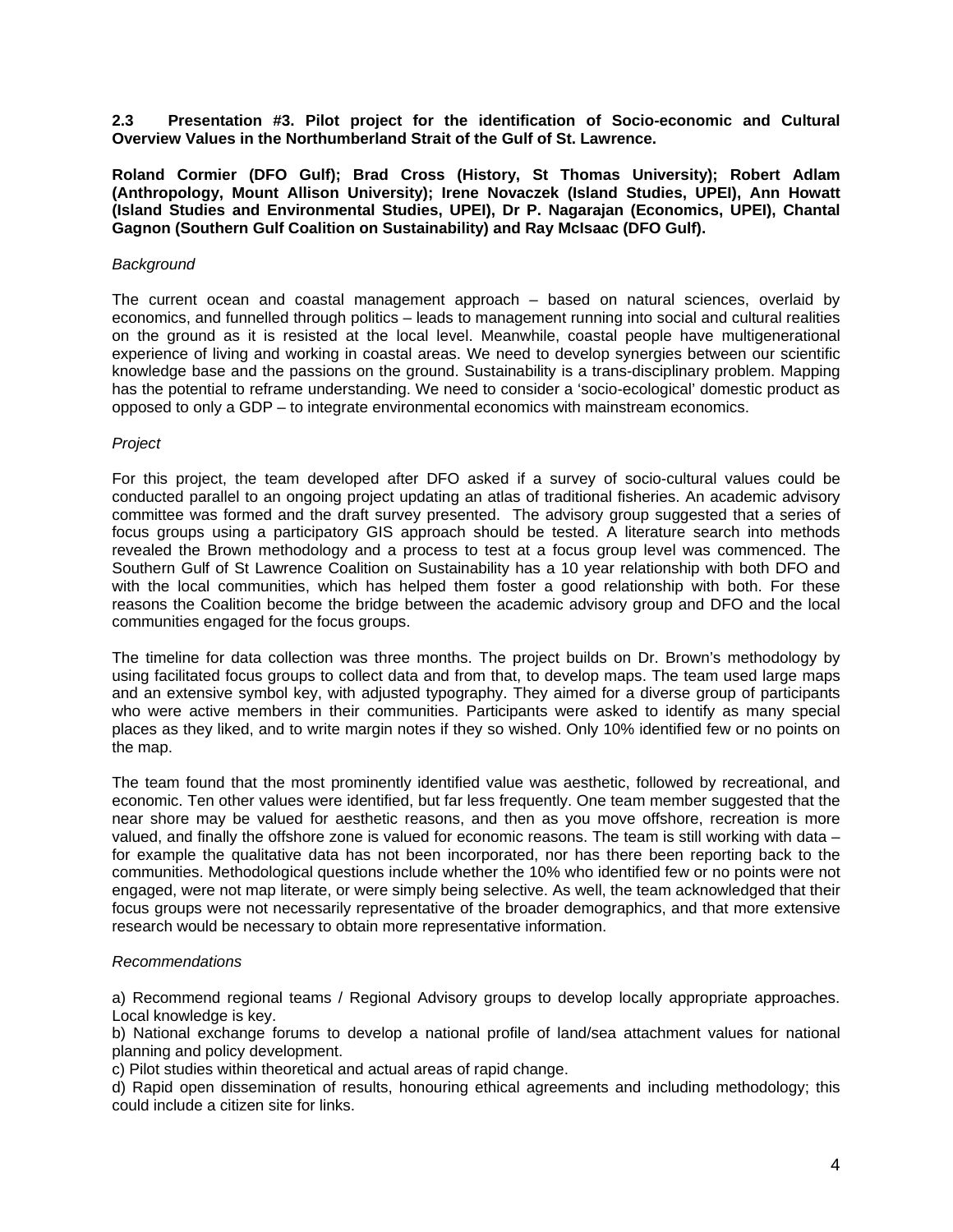e) Development of an on-line research node based in Canada to facilitate international exchanges in socio-cultural research, policy and practices, and to contribute to ecosystem management globally.

#### *Discussion*

**Cultural values can be expressed in subconscious, symbolic or discursive ways. How might that bear on this methodology?** We need to find ways other than dots on a map to represent experiences.

**Comment**: In a previous mapping project, certain participants didn't connect their experiences with a map. Finally they responded to the recommendation to 'close your eyes and start rowing', and through that, they could relate their world to the map.

**As an economist, I'm always asking about dollar signs, which is essential if you want to make tradeoffs with industry. Do you have any plans to add the 'willingness to pay' methodology to this value exercise?** This methodology is deliberately non-economic. Once you step on the economic playing field, the outcome is a given, and the choice will maximize dollars. This methodology tries to counter that deliberately.

**Comment**: In every EIA I've chaired the fight hasn't been about money, but about values. This methodology in an indication of what actual democratic pressure you will receive.

#### **2.4 Presentation #4. Coastal CURA: building knowledge and capacity to support community involvement in managing our coasts and oceans in the Maritimes.**

#### **Maria Recchia** *(Fundy North Fishermen's Association)* **& Melanie Wiber** *(Anthropology, UNB)*

We want to frame the problem differently – as an explicitly political problem. Integrated management (IM) consists of multiple parties with different values, which are contested at many different levels. IM is a process based on relationships. It is also a political process and that should follow from identification of values. We argued that what is needed is a rural policy for IM and to engage with grassroots more effectively.

The Coastal CURA project could be a lesson, a teachable moment, for IM. Coastal CURA has been a deeply participatory, co-learning process, which has not been easy. The CURA partners are fishermen's associations, First Nations, marine resource centres and universities from across the Maritimes (see [www.coastalcura.ca\)](http://www.coastalcura.ca/). In our work, several cases demonstrate conflicts in valuation in action: St Mary's Bay (NS), Saint John Harbour (NB), Southwest NB Marine Resource Planning, and Malpeque Bay (PEI). We discuss a few of these in what follows.

#### *Case study: Aquaculture and herring weir fishing*

In Southwestern New Brunswick, the local inshore fishery consists primarily of herring weirs, lobster, scallops and groundfish. Herring weir fishing is one of the most traditional and sustainable fisheries, and is the most threatened by developing industries especially salmon aquaculture. Aerial photographs clearly demonstrate that herring weirs and salmon aquaculture cannot coexist. Herring weirs are only seen where there are no aquaculture sites and vice versa. There are several reasons for this phenomenon. Herring avoid the light, noise and smell from aquaculture sites. Although both Fundy North and the Fundy Weir Fishermen's Association have objected to the siting of aquaculture sites near existing and productive herring weirs, the fishermen have lost nearly every time. Recently DFO initiated a new process working closely with the inshore fishing industry in the site selection for 3 new salmon sites. For the first time, fishermen were asked where the new sites should be positioned to minimize the impact on the inshore fisheries. After negotiations with the aquaculture industry and several levels of government, 3 new sites were selected that minimized the impact on the inshore fisheries. This process has also opened the door to a new relationship between the two industries. There are times when one industry (in this case aquaculture) obstructs another industry (herring weir fishery). In these cases it is imperative that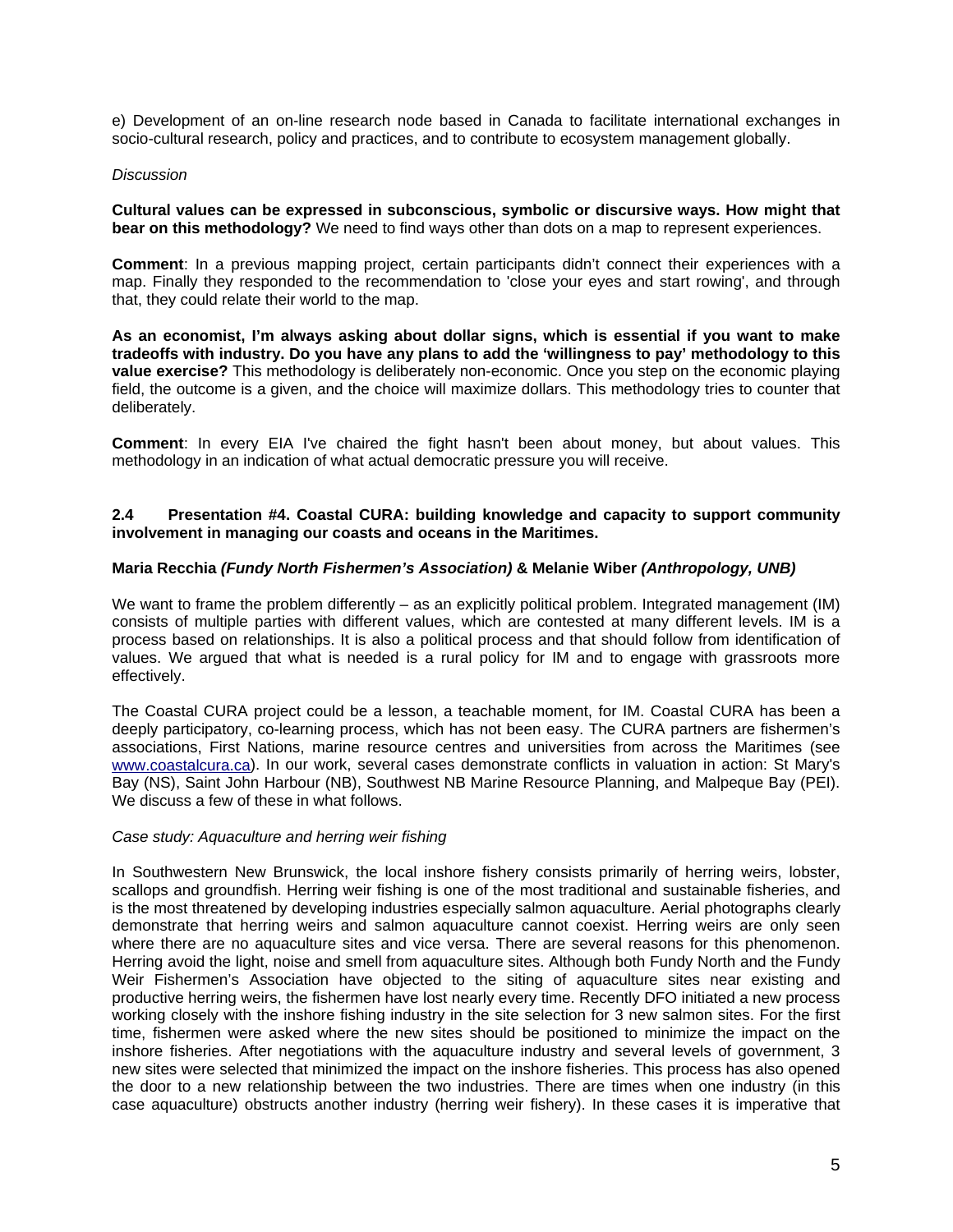government agencies take a lead in facilitating compromise and relationship building for wise development as DFO did in this case.

#### *Case study: Saint John harbour*

Saint John harbour is an industrial urban port with a historical inshore fishery that continues to be very lucrative today. In fact, much of the present day fishing effort of Fundy North, up to 40%, has shifted into this urban harbour. But the values of the inshore fishery are not reflected in current harbour management. Those values include history and fishing ancestry, flexibility to fish seasonally, independent family business, healthy fish stocks, space to fish, functional wharf, all of which are at risk. The lobster fishery, in particular, is being pushed out of the harbour with recent expansion of the shipping industry. It is another case where government intervention is imperative to produce sound development that does not severely reduce the revenue of one viable industry to increase the profits of another.

CURA research has shown that good relationships are key to producing sound management and planning. It is imperative that the right people lead and participate in the process. In the example of Saint John Harbour – how would an outsider know that over 40% of the lobster fleet in LFA 36 (75 boats) fish off Saint John Harbour in the spring season including boats from as far away as Campobello? Would an outsider know to talk to fishermen from Campobello about what they value in SJ Harbour? EIA's are the most common mechanism for valuation work, but project proponents usually want to use the smallest study area possible and the studies are most often conducted by consultants with little knowledge of the community.

#### *Synthesis*

Canada's rural policy is lacking. Although, we have a rural policy framework, it is nested within Agriculture and Agri-Food Canada. All of our policy is urban centric and geared toward centralization of the regulatory environment. It would be enlightening to compare the Italian approach to rural policy, where family farms and local food are valued first and foremost, to the Canadian approach.

Good relationships alone cannot guarantee sound planning and management. Access to information is at least as important. With respect to water quality data around aquaculture sites, the data is ostensibly available – it's on the government website, but in a format that is not useful: water quality is given with respect to sites but then sites are just given a number, without any geographic coordinates. We have found many instances where the information needed is just not available. These are some of the challenges we face in our pursuit of integrated marine management.

#### *Discussion*

**Comment:** Proprietary information is guarded, which is a huge problem within our LOMAs. As it is in our communities, for example with respect to new chemicals intended for use against sea lice.

**Comment:** Relationship building is essential to information sharing, whether it be trade secrets or aboriginal knowledge.

#### **2.5 Presentation #5. Identification of socio-economic and cultural values in support of integrated marine planning and management in the Beaufort Sea.**

#### **Adrienne Paylor and Leah Hartwig** *(Central & Arctic Region, Dept. of Fisheries and Oceans)*  **Contact information**: http://www.beaufortseapartnership.ca/

This presentation concerns ocean management involving the Inuvialuit ('the real people') Inuit people who live in the western Canadian Arctic region. The Inuvialuit Final Agreement, established in 1984, is a comprehensive land claim agreement, leading to the Inuvialuit Settlement Region that includes 91,000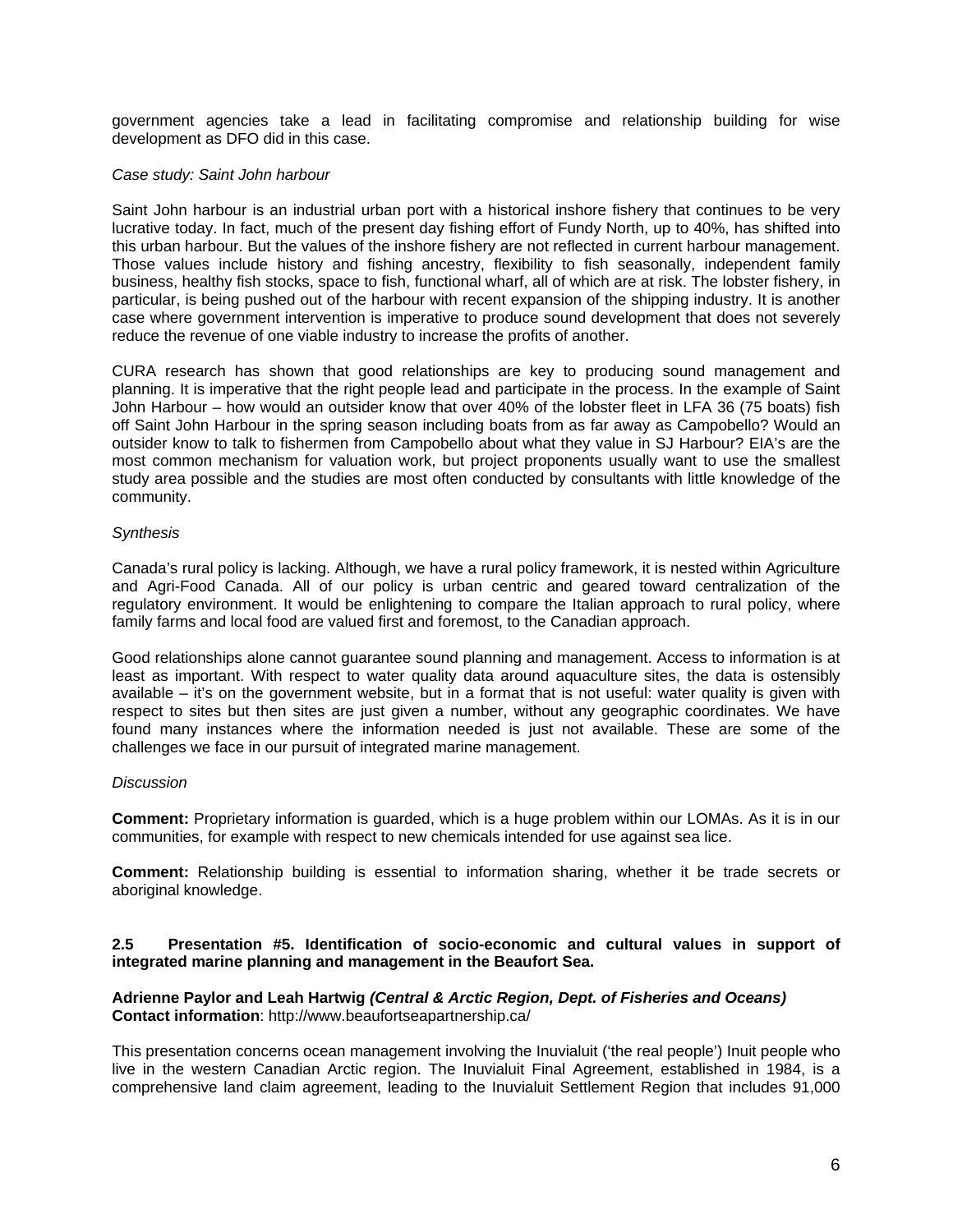square kilometres and the towns and hamlets of Tuktoyaktuk, Sachs Harbour, Paulatuk, Inuvik, Aklavik and Ulukhaktok.

The relevant governance bodies for ocean management include (1) the Beaufort Sea Partnership (BSP), with broad stakeholder representation to provide input and for coordination (82 members from 37 organizations), and (2) the Regional Coordination Committee (RCC), a senior group responsible for decision-making, direction and ensuring the development of an Integrated Management Plan.

The Social-Cultural-Economic (SCE) Working Group has as its role to (a) provide guidance on SCE components of the IOM Plan; (b) develop SCEOAR baseline data, conditions, issues, trends and assessment and (c) identify SCE objectives. Its membership includes Inuvialuit Regional Corporation (IRC); Inuvialuit Joint Secretariat (JS); Government of the Northwest Territories (GNWT); Yukon Government (YG); Indian and Northern Affairs Canada (INAC); Fisheries and Oceans Canada (DFO); Parks Canada (PC) and; Canadian Association of Petroleum Producers (CAPP). This presentation explores two major approaches used by the SCE Working Group.

#### *Methods/Process: #1. Identifying SCE Values*

- Research literature review, assessment of data sources, gap analysis, and current issues;
- Pre-planning surveys to assess community and regional priorities;
- A selection of statistical indicators were used to establish baseline data on SCE wellbeing;
- Engagement/consultation community workshops; issue scan to identify priorities & objectives.

*Meaningful Engagement.* Community Workshops: (including representation from Social Services (NWT); Regional Heath Authorities; Justice Committees; Elder Committees, Youth Committee; Community Corporations; Mayor / Hamlet Reps; Hunters & Trappers Committees; General Public).

*Communities planning objectives.* (Communities identified 5 categories of impacts and objectives - (a) Education and training (b) Health and wellness; (c) Capacity and infrastructure; (d) Culture and environment and (e) Traditional economy.

*Indicators approach.* The Community Well-Being Index combines into a single score the following four components: income per capita by total population, education, housing (quantity and quality), and labour force (participation and employment). Examples of indicators include:

- o Social/cultural/economic assessment: sharing of food is a culturally-important activity, and its practice can be a proxy measure of the importance of cultural and social connections to the environment amongst the people of the region.
- o Cultural Continuity level of ability to understand and speak indigenous language.
- o Social capital: control of destiny: (e.g., participation in elections, in civic activities, community events, community meetings, volunteering for local organization/group). Other measures of "social capital", or the degree to which people are engaged in their communities, can be shown through participation in local events and meetings.

*Aspirations.* Well-being is finding a balance between maintaining cultural traditions while attaining modern wants and needs. Infrastructure reflects the capacity of communities to function, develop and serve their residents' needs. Infrastructure can be a key limiter to economic development, and is also critical to community health and wellness. Examples of goals include: (a) economic goals (to foster sustainable economic opportunities and options for Canadians, northerners and coastal communities) and cultural goals (to maintain and increase peoples' sense of place, and preserve cultural identity and spiritual connections as they relate to oceans and coastal areas).

*Lessons Learned.* There is a need to build trust and relationships first, therefore need adequate time and opportunities. Preventing negative social outcomes requires serviceable understanding of what caused the situation in the first place. One must look at what communities are good at, not just the problems, and also need to record strengths. It is difficult to express complex social-cultural-economic (SCE) dynamics.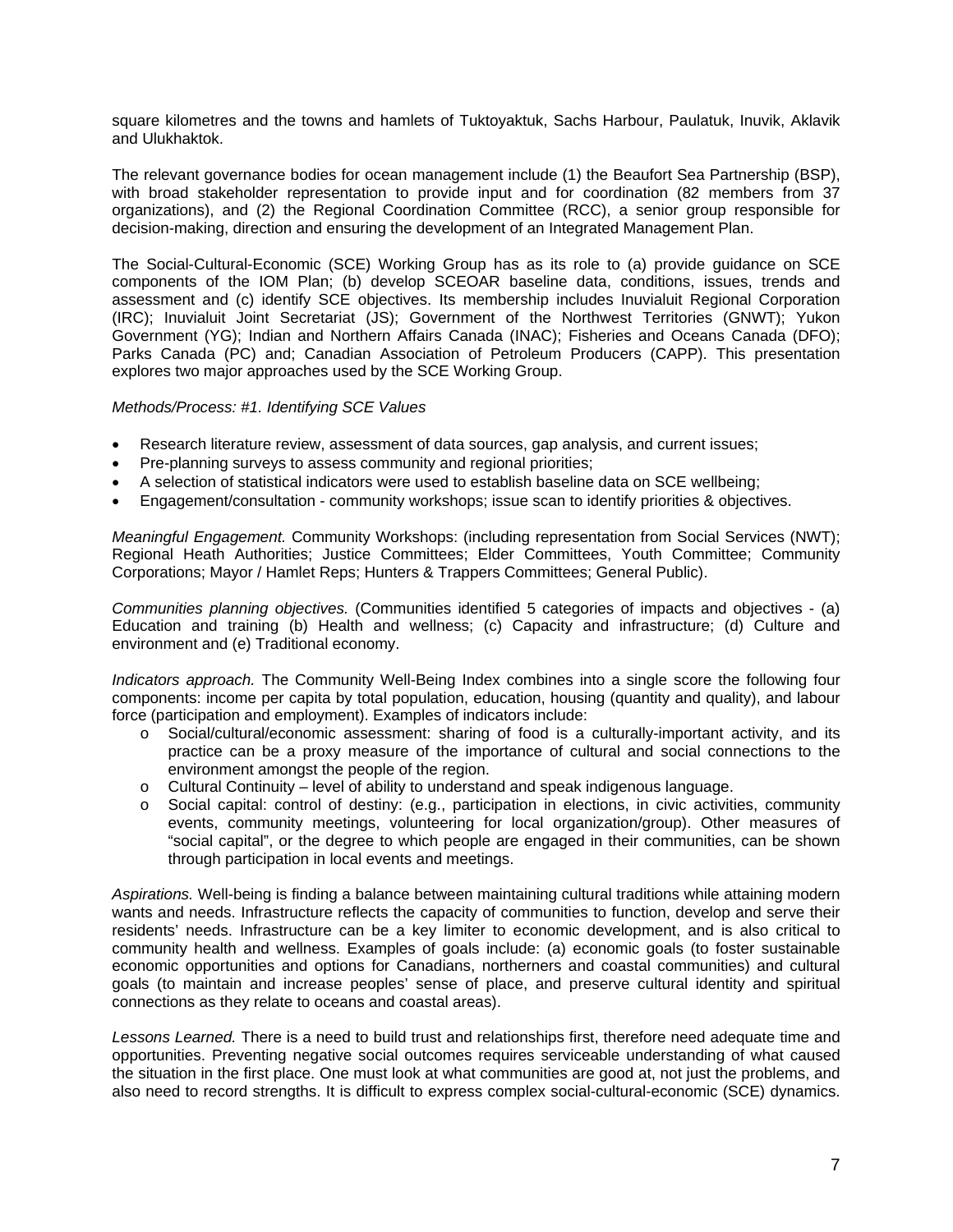Need new methods and tools to accurately reflect and communicate SCE interactions and influences to decision makers.

#### *Methods/Process: #2. Geospatial analysis (Using GIS and risk analysis to synthesis social, cultural and economic information)*

Based on data collected from the SCEOAR for the Beaufort Sea LOMA, hot spot maps have been developed. For example: (1) an overlay map for social and cultural information: e.g., traditional beluga harvesting areas and whale camps (overlay of social and cultural important areas-based on number of activities); (2) an overlay map for economic information e.g., ports and refueling stations (overlay of economic areas-based on number of activities); (3) an overlay of these two maps for example could include tourism and oil & gas activities in beluga harvesting areas and archaeological sites; (4) integration of ecological and biodiversity sensitive areas (EBSAs) shows areas where these three components overlap (may be ranked according to level of interactions-high and low).

Proposed next steps in this process include (a) moving toward spatial delineation of marine use activities; (b) approval and ensuring that the information is received accurately; (c) exploring new opportunities for information sharing, display and analyses (e.g., GOOGLE, etc.); (d) targeting key social, cultural and economic data sets; (e) further designing Pathway of Effect models and impact assessment tools to assist in the analysis of social, cultural and economic dynamics and production decision support tools.

#### *Discussion*

**How do you manage for expectations?** Always cognizant of this and try to manage expectations by being fairly honest about what we can and cannot do – 'this is a process and something that you are welcome to be part of but it may or may not do what you want, but so long as you are engaged it has higher potential'. We try to communicate that to keep expectations up. For the most part people have fairly low expectations of us.

**What was the process for developing the scores/approach?** A process for engagement and talking. Measuring things that are not measurable, e.g., 'happy meter', and building consensus. Measuring all the different opinions… at the end of the day, what keeps coming back, what stays; talking to people and then hopefully agreeing to a number.

**Were there any particular universities that you are working with?** The consultant that we were working with has just retired from UNBC (Northern BC). Heather Myers. We see a strong need for more academic support for the work that we do. We are trying to develop more in-house capacity. Conferences like OMRN are incredibly helpful, it's all about the networking and all the work that we are doing is not just being done by DFO. DFO set up a table and invited others, allowing this to come together.

**With large scale developments (e. g., oil and gas) coming into the region, how do you prepare for these?** Being prepared for sustainable large scale development… so oil and gas is coming, mining is coming, shipping, so it's not about everybody staying out, but more about how can we be prepared.

**Are there objectives for communities to be able to create a balance?** There are 12 objectives for social-cultural, economic planning; this was just one example, there are a whole series of other ones that are about capacity building, training, etc. and these are all in management plan (see: http://www.beaufortseapartnership.ca/).

**Trying to identify new transportation routes, would this change the hotspots?** No, it would not change the hotspots as they were all overlaid with each other, but it would change the interactions between the two.

**To what extent does the Beaufort Sea Partnership take into account other indigenous groups that spend time in the Arctic as well as the United States?** Yes, it does take other indigenous and local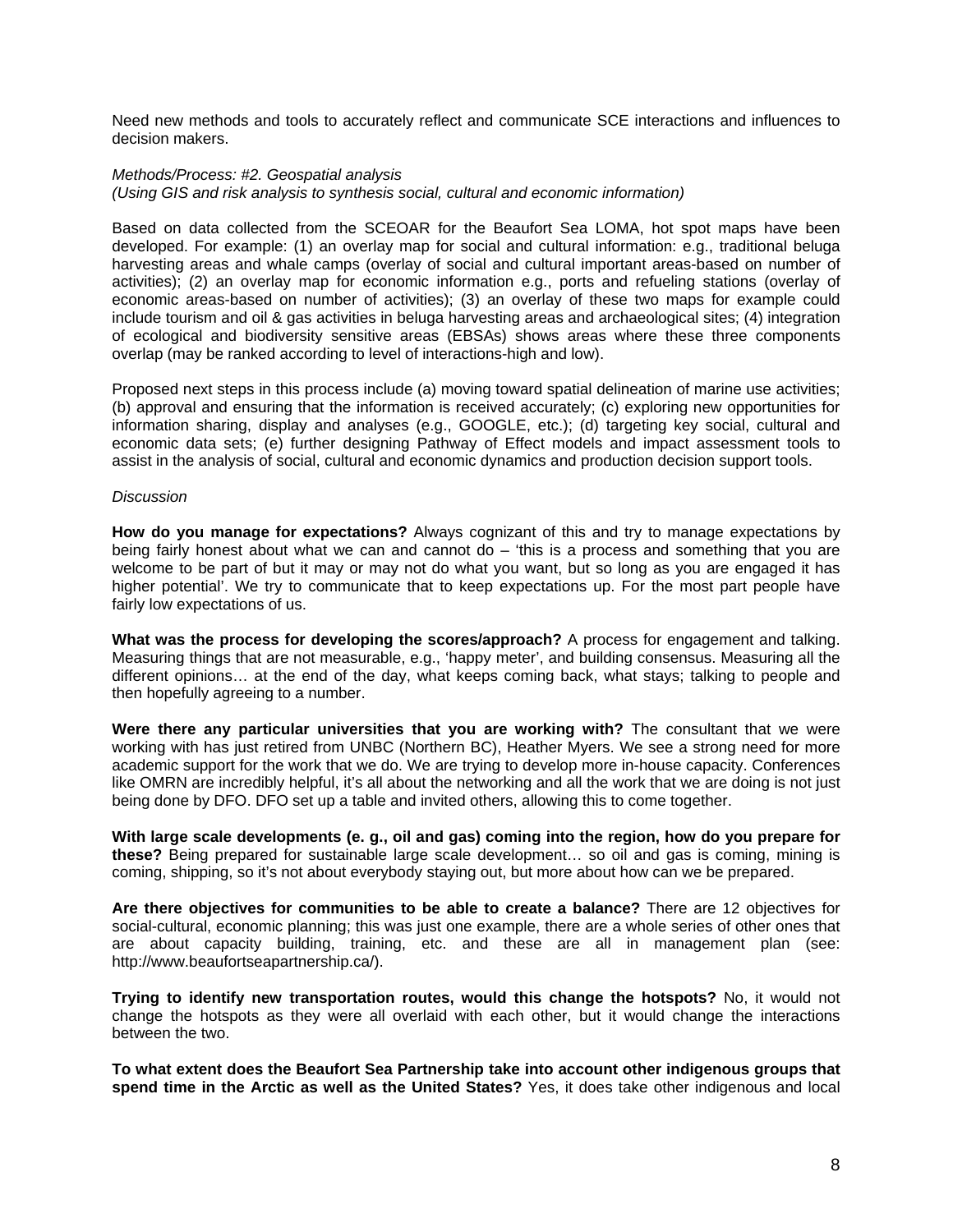groups into account. We tend to speak of the Inuvialuit all the time, but the Gwich'in, are at our meetings and so too are other northern culture groups (from Alaska) so we try to be inclusive with all.

**How does ocean management proceed when it is still not determined what is part of Canada and what is US?** We drew a line on a map and then proceeded with planning. We know that the next step will be to have national engagement, participating in some of the large ecosystem management work that the Americans are involved with, through the Arctic council. Now the focus is on building here, but that will be the next step, such as connecting to land-based planning and other countries.

**Regarding relationship building, how long do you intend to stay in your current position and is there any discussion within DFO regarding the desirability to maintain relationships, which are built with significant dedication of resources as so often people move on into new areas and the process has to start again?** Excellent points and questions and these are some things we struggle with all the time. While there is staff turn-over, long term commitment is critical. Within our program, some of the values that we have spent many years and resources building (e.g., relationships) – how do you measure that? There are the relationships that we have built, healthy ones. Starting to recognize these other values might be the first step to bring management on board. It is important that communities know that their information has been used.

#### **2.6 Presentation #6. A review of the state of the knowledge of marine and shoreline areas in the Queen Charlotte Basin.**

#### **Robert Bocking** *(LGL Limited) -* **Contact**: [www.offshoreoilandgas.gov.bc.ca](http://www.offshoreoilandgas.gov.bc.ca/)

This study is based on a report commission by the BC Department of Energy and Mines. The objectives of the study were to (a) impart, to interested parties, a better understanding of what is known about valued marine areas in the Queen Charlotte Basin and the main sources of that knowledge and (b) provide direction as to the most critical areas of further research to fill knowledge gaps.

The key questions addressed were as follows:

- 1. What are the known categories of Valued Marine and Shoreline Areas (VMSAs) within the Queen Charlotte Basin? Why are these areas valued and by whom?
- 2. Where, as far is presently known, are these VMSAs located?
- 3. What is the status of knowledge about known VMSAs?
- 4. What are the apparent gaps in knowledge about known VMSAs and about the existence of other, as yet unrecorded, VMSAs?
- 5. What initiatives are underway (or imminent) that will contribute further to knowledge about VMSAs in the Basin?

The study area comprised Dixon Entrance; Hecate Strait; Queen Charlotte Sound; Queen Charlotte Strait and West Coast of Haida Gwaii. The approach included defining values (Themes, Criteria, Ratings), defining the spatial scale (large regional areas); identifying existing information sources (mainly secondary literature and electronic-databases - mostly government), Research and data, (previous marine plans), incorporating local knowledge and other paper sources. This information was then valuated and synthesized.

Seven defining themes were identified. Social-cultural themes included fisheries, tourism and recreation; archaeology and heritage and areas of special significance. Ecological themes included marine mammals, marine birds, fish and marine habitats. For the social-cultural themes, 25 secondary themes were identified, e.g., Fisheries (commercial, recreation and First Nation); Tourism and recreation (ocean kayaking, scuba diving, coastal cruising, shore-based activities, wildlife viewing, cultural heritage activities); Archaeology and heritage (archaeological sites, special values, underwater potential, shipwrecks); Areas of special significance (marine parks, marine conservation areas, ecological reserves, wildlife resources, sponge reef protection areas, rockfish conservation areas).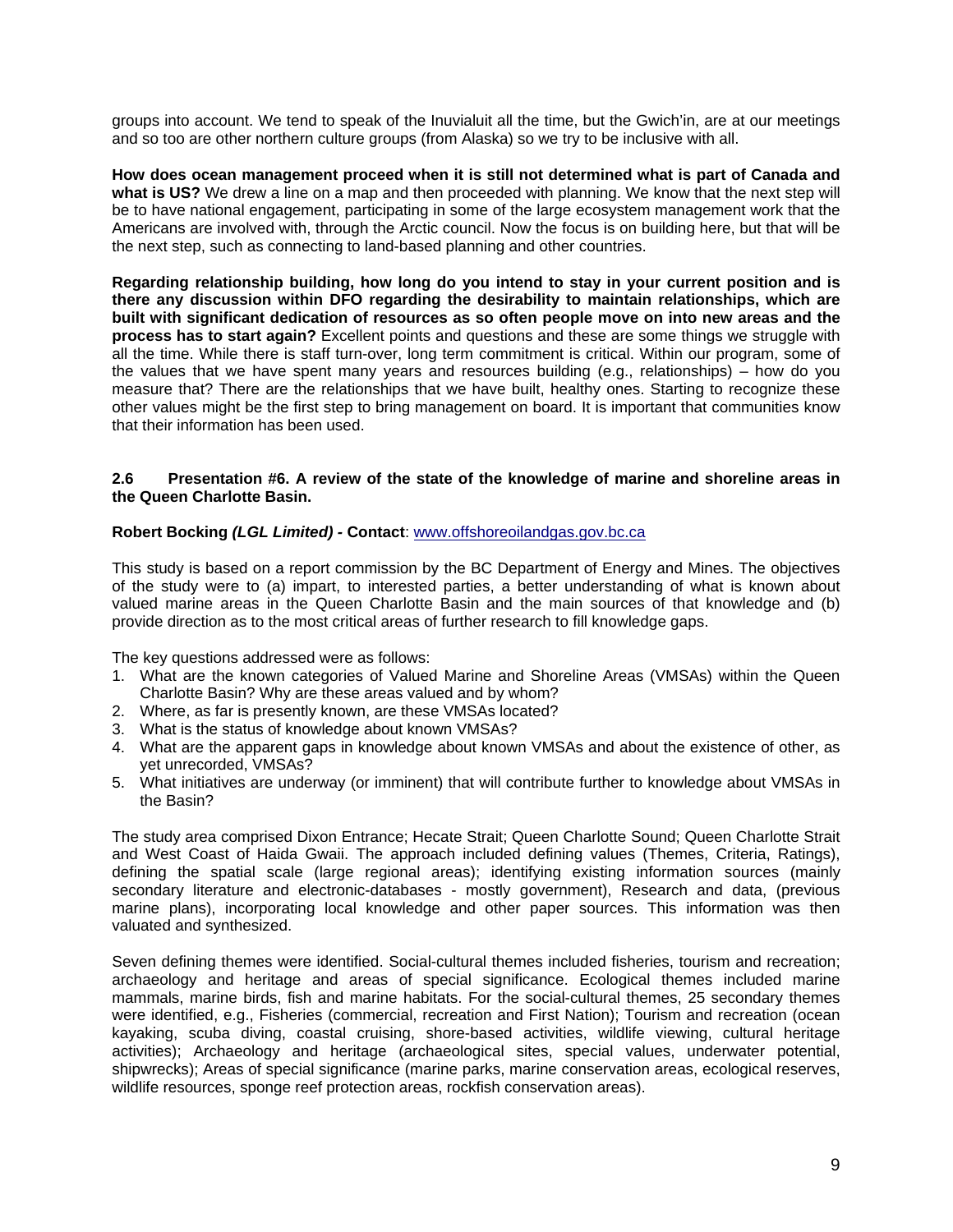Two approaches used for criteria and value rating: (1) equal value across themes, (2) unequal value across themes. All themes were rated as high, medium, low, or unknown value. Value criteria varied for each secondary theme with some being more 'quantitative' than others (e.g., 'Professional' opinion/interpretation or previous valuations (e.g., relative importance values)).

Themes were compiled at varying spatial scales and it was not practical to recompile at a single scale. Therefore the work had to adopt a base layer suitable for presentation at a regional scale: Provincial Ecounits (Depth, Relief, Substrate, Exposure, and Current), with 413 units ranging from 15 km<sup>2</sup> to 4500 km<sup>2</sup>. The shoreline was buffered by 10 km to separate nearshore from offshore.

A key step was to identify information sources. The criteria for doing so included being spatially representative and having broad coverage, and being readily and publicly available. The sources included (a) Government data (Pacific Coastal Resource Inventory, Tourism Resource Inventory, DFO data; Coastal plans: NISCP, CSCP, CCPI, other paper data), (b) recent academic reports (e.g., Back to the Future) and (c) local knowledge.

For the valuation, the work started with values for each theme, created buffers as necessary, overlaid themes on eco-units, determined the relative contribution of a theme to eco-units (to determine the value of the theme within that eco-unit). Values were initially assigned using agency 'expert' opinion. Buffering of eco-units was required in some cases to capture shore-based themes (e.g., hiking, archaeological sites). The weighted valuations used collective expert opinion to assign weightings across themes, with interviews used to validate theme ratings using local knowledge and a Delphi approach. In total, 42 people completed the evaluation matrix; these were mostly local First Nations and heavily weighted to fisheries themes.

To incorporate local knowledge, the project asked local respondents if they agreed with the theme values assigned to eco-units from existing databases. Of the 314 persons contacted, 68 interviews were conducted through First Nation study partners in five regions of study area. The process included inperson approaches, e-mails, and use of a website. The interviewees consisted of: scientists, resource managers, fishers, First Nation community members, community groups, and government representatives. Individuals provided their own value ratings for themes in geographic areas, which allowed comparison of ratings with and without local knowledge. There was a change in the overall assessment of values observed after incorporating local knowledge.

In summary:

- o Approach used was successful at identifying knowledge areas and gaps within the study area.
- o Showed spatial extent of values with much more known in nearshore areas than offshore areas.
- o Accessibility of existing knowledge was found to be a significant issue (particularly for tourism and sub-surface archaeology data).
- o Able to examine the role of expert opinion and local knowledge on the outcomes.
- o Significantly more resources would be required to enhance the Delphi approach to incorporating local values.
- o Gaps remain, particularly for mammals, non commercial fish species, cultural tourism, traditional knowledge.
- o Need to do a sensitivity analysis.

#### *Discussion*

**The defining of principle no-go zones for gas development… was that ever used, did it ever enter any planning or decision making process?** No, never used in any planning. It can be found at [www.offshoreoilandgas.gov.bc.ca](http://www.offshoreoilandgas.gov.bc.ca/) Moratorium is in place so the whole area is a no-go. Provincial BC government has shifted its focus, so there is no more funding going into this issue, it is all onshore.

**Where are there any other social-cultural activities taking place, like jet skiing?** One that comes to mind is whale watching. There is not much going on in the Queen Charlotte Basin, but the study touches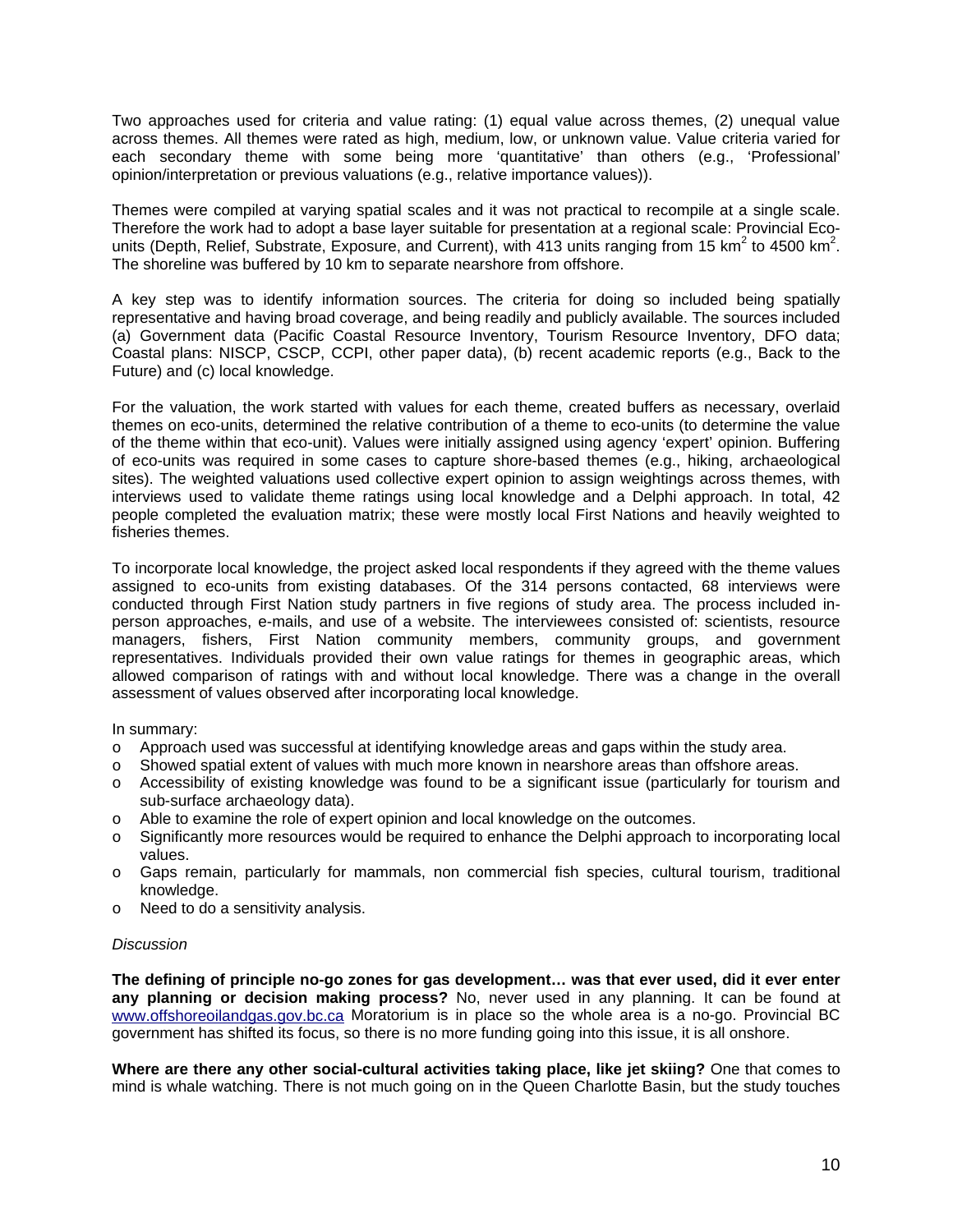on northern Vancouver Islands, touches into the straits. However this would not be captured in any kind of database, so this is an example of what we may have overlooked.

**Cultural values end just in the coastal areas, although there are a lot of synergies between conservation and cultural values which could provide a stronger argument for conservation as opposed to economic development. In offshore area, where conservation is not a focus, when seeking cultural values, is it fair play or strategic to sensitize people to aesthetics that they possibility have never seen? How do you get a set of cultural values for the offshore area? Comments from the floor:** 

- o I feel very uncomfortable with the attempt to provide hard boundaries around systems of values, it is like the fishermen who was told to close his eyes and row in order to evoke all the values that are attached to a place and if you said the same thing to a lot of people who work out at sea or in the middle of the ocean, if you gave them an opportunity to talk about their daily experiences, their spiritual experience then they can talk about these ocean values.
- o There are heaps of cultural values attached to those remote offshore areas and it struck me when I saw this list about e.g., the herring fishery (economic value), herring fish (critically important food source/food chain) and a hugely culturally important fish for aboriginal people. Everywhere these fish swim, and they are all around the coast, this is a culturally significant area, as the herring take their cultural importance with them where they swim.
- o Iconic species some philosophers on public governance have done a kind of learning circle around iconic species, on what people don't know, and try and build their knowledge up before these surveys.
- o Salmon coastal and inland people did learning exercises and then did the ranking and values. Helped change approach and values.

**Difference in scale: in seeking to capture values over a large area, was there an attempt to tie it to the ecosystems, to lay it on an ecosystem based framework? What was the process?** We tried through an internet approach; which did not go very well. There was supposed to be a much larger outreach program through UNBC and we were trying to piggy back onto that with our questionnaire, going into communities, but that never happened, so we were left with a small sample. Need to view this project not as an end point but as a methodology that could easily be repeated. Five years makes a difference in terms of maps and technology.

#### **2.7 Presentation #7. Generating spatial information to support integrated marine planning: advantages and challenges of a collaborative approach.**

#### **Dave Nicolson** *(BC Marine Conservation Analysis) www.bcmca.ca*

The British Columbia Marine Conservation Analysis (BCMCA) is a collaborative project designed to provide resource managers, scientists, decision-makers, and those with an interest in the marine environment with better information to have discussions and/or make decisions about the ocean along the BC coast. The overall purpose of the BCMCA is to identify areas of high conservation utility and human use in BC's marine waters. The BCMCA does not advocate any particular position or conservation outcome; rather it will generate a number of products that collaborating organizations can make use of, for example to produce an atlas of ecological values and human use. In addition, the spatial planning tool Marxan is used to identify areas of high conservation utility and areas important to human users on a coast wide scale. Outputs from the BCMCA may be useful in planning processes because they are scientifically defensible and collaboratively developed. The BCMCA process and outputs are NOT intended to replace marine planning and decision-making processes.

The study area of the BCMCA is all of Canada's Pacific Waters. It covers the area from the Washington-BC border to the Alaska-BC border and from the shoreline to the 200 nautical mile EEZ. The work is being conducted outside of a government-led planning process, but may inform planning processes. The intent of the BCMCA is to help move the discussion from a debate on data (sources/quality) to a discussion on marine planning objectives for sustainable use.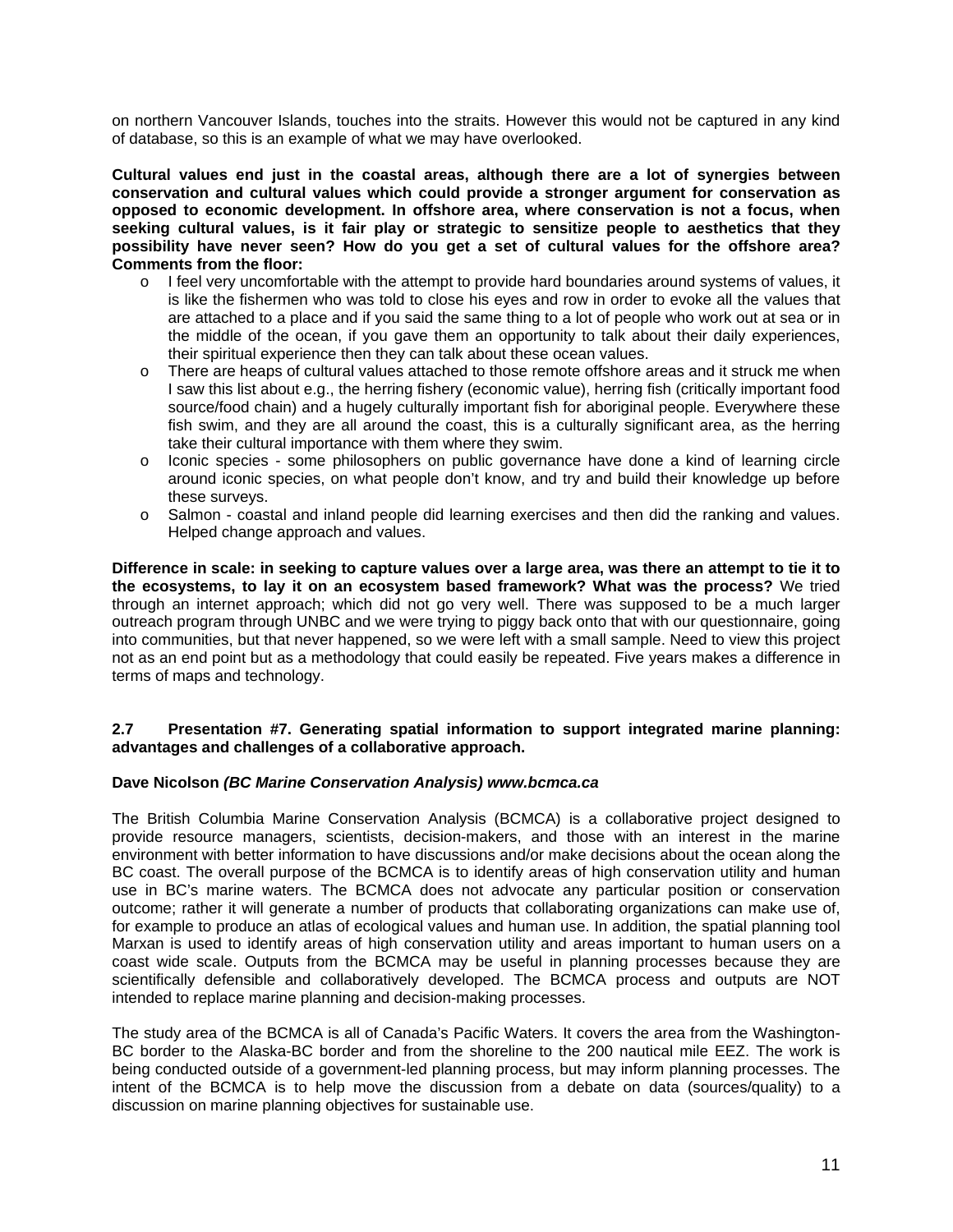BCMCA participants on the Project Team and Human Use Data Working Group include federal and provincial government agencies**,** an academic researcher, aboriginal organizations, ENGOs a regional multi-sectoral management board and marine user groups (including commercial and recreational fishing, tourism, ocean energy, marine transportation and aquaculture and other marine tenure holders).

This initiative links with ecosystem based management processes by helping to develop a common information base**,** exploring spatial relationships between features**,** considering a wide variety of conservation scenarios (objectives) while recognizing socio-economic value, and helping to develop the inter-personal and organizational relationships necessary for EBM discussions to take place. A November 2005 workshop was a key to the establishment of the BCMCA. The workshop identified barriers to the uptake of the original Marxan spatial analysis work known as the Conservation Utility Analysis (CUA) done by the Living Oceans Society (LOS). At the time, governments were not as comfortable with a Marxan approach as they are now. This new approach to developing products that will support marine spatial planning in BC (the BCMCA) focuses on inclusiveness and transparency to allow users to gain greater comfort in use of the products to support marine planning on the BC Coast.

#### *Method/Process*

The approach begins with collecting and reviewing the best available data to represent ecological features and human uses. Then data analyses are carried out using Marxan to identify: (a) areas of high conservation value; (b) areas that maximise conservation value while minimising overlap with areas important to human use (c) how well Marxan can incorporate marine reserve design principles. Products are made available as a hardcopy and digital (PDF) atlas, reports and downloadable spatial data (downloadable data where allowed), with significant effort on metadata documentation, which will be available regardless of whether the actual data can be downloaded.

The steps in the work include: identify marine features and supporting data through workshops that focus on ecological elements; engage human users of the marine environment to identify the best way to spatially represent their interest in the marine environment; collect, assemble and have experts review data; prepare for Marxan; analysis using Marxan / Marxan with Zones; prepare an atlas with descriptive facing pages for each map and reporting / communicating the project, with an atlas, website, online repository and other communication products.. The project is roughly divided into 4 components (ecological, human use, Marxan, communication/atlas). Progress to date on the human use component has led to six sectors identified (1) commercial fisheries, (2) recreational fisheries, (3) energy (wind, wave, tidal, oil and gas) (4) Shipping and marine transportation; (5) Foreshore tenures and (6) Recreation and tourism.

There are over 100 human use features and over 200 ecological features. The data is quantified into planning units that consist of 2x2 km squares between the coast and toe of the continental shelf and 4x4 km squares between the toe of the continental shelf and the 200 mile EEZ. Human Use datasets were identified through sector by sector engagement. A Human Use Data Working group provides advice to the BCMCA on how best to incorporate human uses in the work.

Transparency and rigor for both ecological and human use data have led to input and review steps that have taken different forms. Examples include, i) co-hosting a workshop with the Ocean Renewable Energy Group (OREG) to create maps of renewable ocean energy interests; ii) Hiring an advisor to update maps of sport fish areas; iii). Coordinating online circulation of data for review by aquaculture, forestry, oil and gas sectors; and, iv) attending dive sector trade show to solicit dive map reviews. In some cases there is a single source of data so no review is required. In other cases there is no central review body (sea kayak and scuba are examples of such activities).

Some key challenges are: i) Managing communication among project team members, their constituencies, project staff, user groups, contractors; ii) Maintaining processes for transparency and inclusiveness; iii) Building understanding of a complicated analysis tool; iv) User group engagement; v)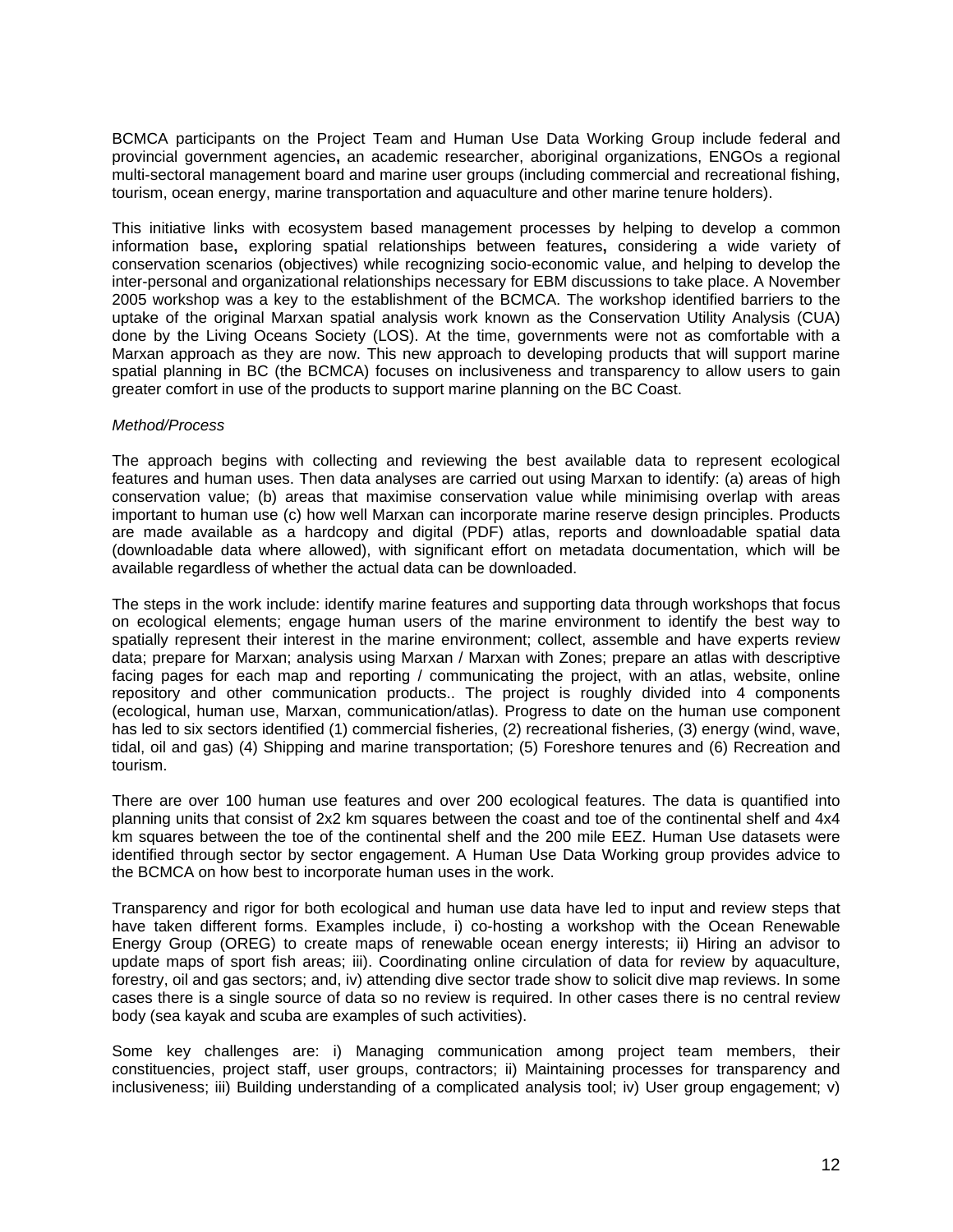Working far upstream of decision points; v) Maintaining project scope and timelines with so many collaborators and interests involved in the project; and, vi) Working outside a formal planning mandate.

Potential applications of BCMCA products include (1) First Nations, provincial, and federal marine planning; (2) marine protected area analyses; (3) identifying areas of overlapping human use; (4) habitat referrals for foreshore leases; (5) oil spill response; (6) identifying economic development opportunities; (6) habitat analyses for commercial species.

#### *Discussion*

**When you said you are evaluating the life span of each dataset, so far what is the average life?** It really varies from dataset to dataset and who you talk to. If you talk to some commercial fishermen, the lifespan is one year, and you can do 5 year compilations of the commercial fisheries data, but they say anything over 5 years is irrelevant. However if you look at the 50 year trend, areas that were hot then are hot again now. So I would say 3-5 years on average, but it depends. The tourism datasets (e.g., cruise ship use) change from year to year and use (volumes) can be very trendy. Sea kayaking seems to be steady over a 10 year period. Good dive sites don't change; you just find more of them.

**On the other side of the coin sometimes there is a lot of value in historical information. Even though the dataset might be out of date from a usage perspective, it might still be valuable from a historical perspective.** The historical data is very difficult to come by – for instance the BC provincial government maintains and provides current data, with historical data generally not available. I know DFO has some good historical records of fishing use and the T. Buck Suzuki Foundation on the west coast has a project ongoing looking at historical fishing data, so they are talking to fishermen as to where they used to go 40-50 years ago. That information has been largely lost but it is good historical knowledge. Another set of information is whales, which were decimated 100 years ago through hunting but they have a record of this information and this gives you historical information on potential whale habitat so this is important.

**Did you attempt to talk to other fishermen groups other then the ones that you have identified?**  Yes, there is a long list of groups that we did talk to and we are still in communication with many of them. The groups that are on the slides are the groups that are actively participating with our working groups and they communicate with their constituency groups. For example, BC Seafood Alliance is an organization that covers a large number of fishermen groups.

**In the human use categories, I saw tourism there but not cultural or heritage sites. I assume that they are covered off in tourism?** No, that is a really interesting point. On the project team, we have three First Nation groups represented and when we started working on the project, one of the first questions we posed was what about culturally significant sites and information, and they recommended that we not include this in this particular study. The First Nations TEK is sensitive, and also not consistent on a coast-wide basis, which is one of the criteria for the BCMCA. It is best applied at a more local level. We do have information on ship wrecks.

**Considering the idea of an 'expert' approach challenged by local knowledge, what are your experiences with this?** I think local knowledge is great at the local level but falls down at a provincial scale that we are working on. Very few people have knowledge on a coast wide basis; they know their fishing area, bay or the west coast of Vancouver Island, but they don't know what is going on along the Queen Charlottes or how the two relate. It's a question of scale.

**Alternatively, large scale knowledge misses very critical knowledge of processes that are going on.** Yes, critiques of our work recognized that this is one of the limitations of the process, but we are trying to put this into a coast wide study (with 2kmx2km grids) so it is not going to capture that local flavour, so it is not intended to inform decisions made on this local basis.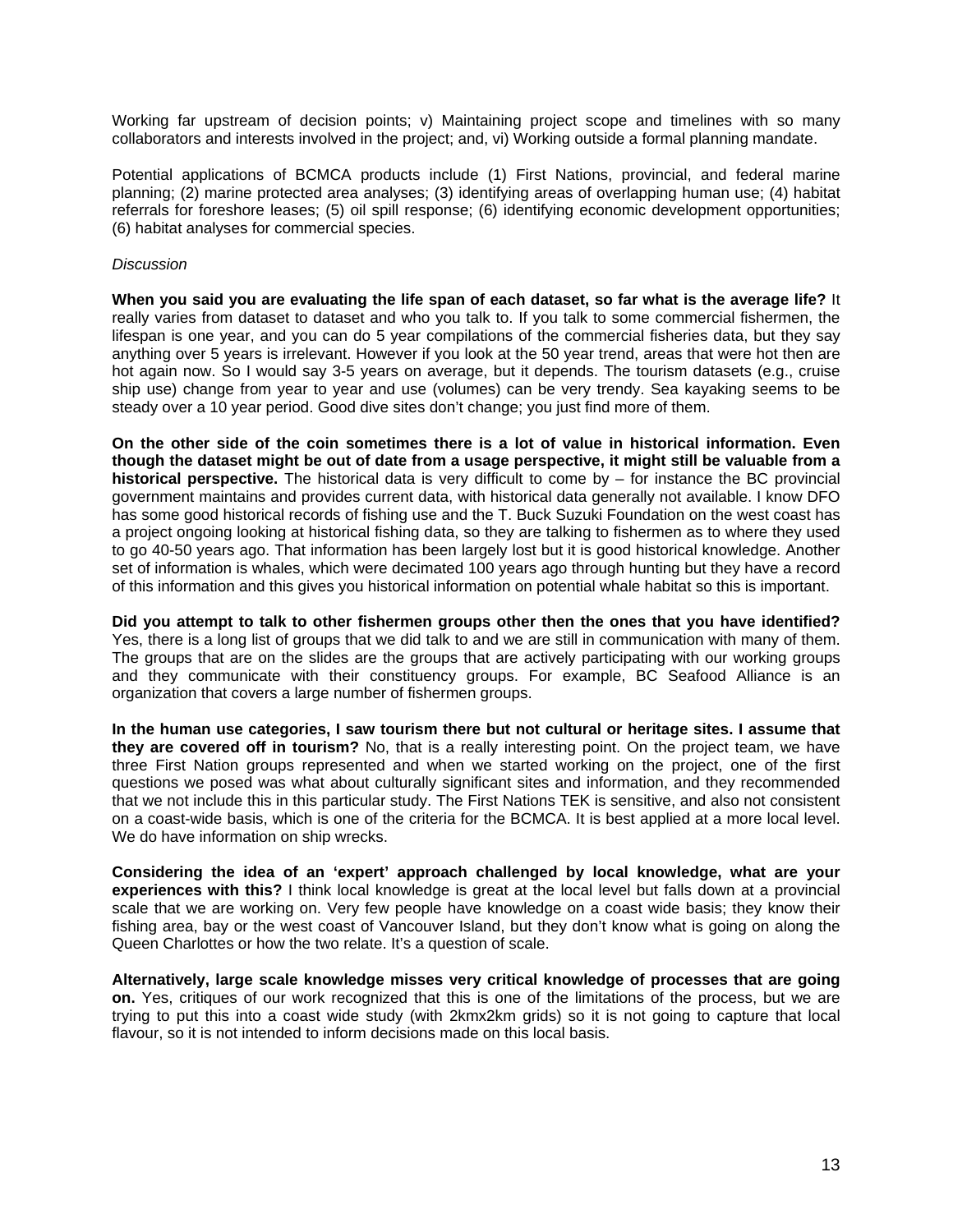#### **3. Integrative Discussion**

This part of the Special Session sought to highlight lessons learned and recommendations for accurate and representative identification of social, cultural and economic values at multiple scales. (Chair: Anthony Charles, Saint Mary's University)

#### **3.1 Key lessons on different scales and approaches**

#### **Greg Brown's comments:**

- o Any methodology needs to involve systematic data collection. Government needs to prove that its lessons are science based, replicable and reviewable. We have heard lots of different methodologies today and the bottom line is that each one represents a unique approach. Ultimately the approach needs to be systematic and partially standardized.
- o Has to be highly inclusive, but may not have to include scientific public sampling as I indicated, but it does need to be inclusive. Could be focus groups, but the bottom line is that how inclusive it is affects the implementation of the plan, i.e., the buy-in.
- o Trust and relationships are essential for success. In the forest project, where we mapped the values, we tested the final decisions of the plan and it was not consistent with what the people had mapped. The forest supervisor went in a different direction from what people mapped in their landscape and there goes all trust, the process, and people feel bad.
- o False sense of precision with expert data: Values get criticized for being funky but let's face it that with the expert data, maps are old, based on unknown methodologies… they are almost as fuzzy as for values data.
- $\circ$  Sensitivity analysis is essential. There are error bars around any data including values data. Need to recognize that and see how much assumptions change by shifting the data. Base decisions on what you know, rather than what you don't know. If you have a map without the values in place, that does not mean that there are no values. Intrinsic values and existence values are out there… we have just not mapped them.
- o Ranking of values is important because there are conflicts between values and what we have found (ranking in many different ways… can ask people after mapping which is most important). The reality is that what people map is a good proxy for importance; don't really need more sophisticated ranking techniques. If they put more aesthetic dots on the map, then that is more important.

#### **Other Comments:**

- o Need for flexibility: I agree with these conclusions, government needs to prove methodologies, and for the first step we should share, but should keep flexibility. In dealing with different people and issues, we should not be too rigid. What methodology is right will depend on the criteria and location.
- o Skills: Do we have the right sets of skills and experiences within government, whether the federal or provincial level, to actually do this work? Biologists have different skills sets. Do we have them but are simply not seeing them? Or do we need to bring these people into government? Skills are present in civil society, non-profit organizations, GOSL coalition. The trust aspect is very important as people put a lot of effort into these initiatives and for communities it is a time issue. It is certainly discouraging when things don't happened, and a struggle to keep people involved. So there are the brain-skills within the government but there is also the potential to work with other organizations that have these skills and also have relationships with the people.

#### **3.2 Data: availability, collection, quality and communication**

**(i) Data availability:** Are we looking for maintaining more data? Is it data that is the missing link for successful management?

- Not so much to maintain more data, as this exists in other places. Perhaps we are not tapping in successfully and partnering with other institutions to bring in this information. What exactly are the barriers for us to do this in better ways? What do we need to address to reach out to NGOs and wherever that expertise lies, to generate what we don't have? Do we need supportive policies?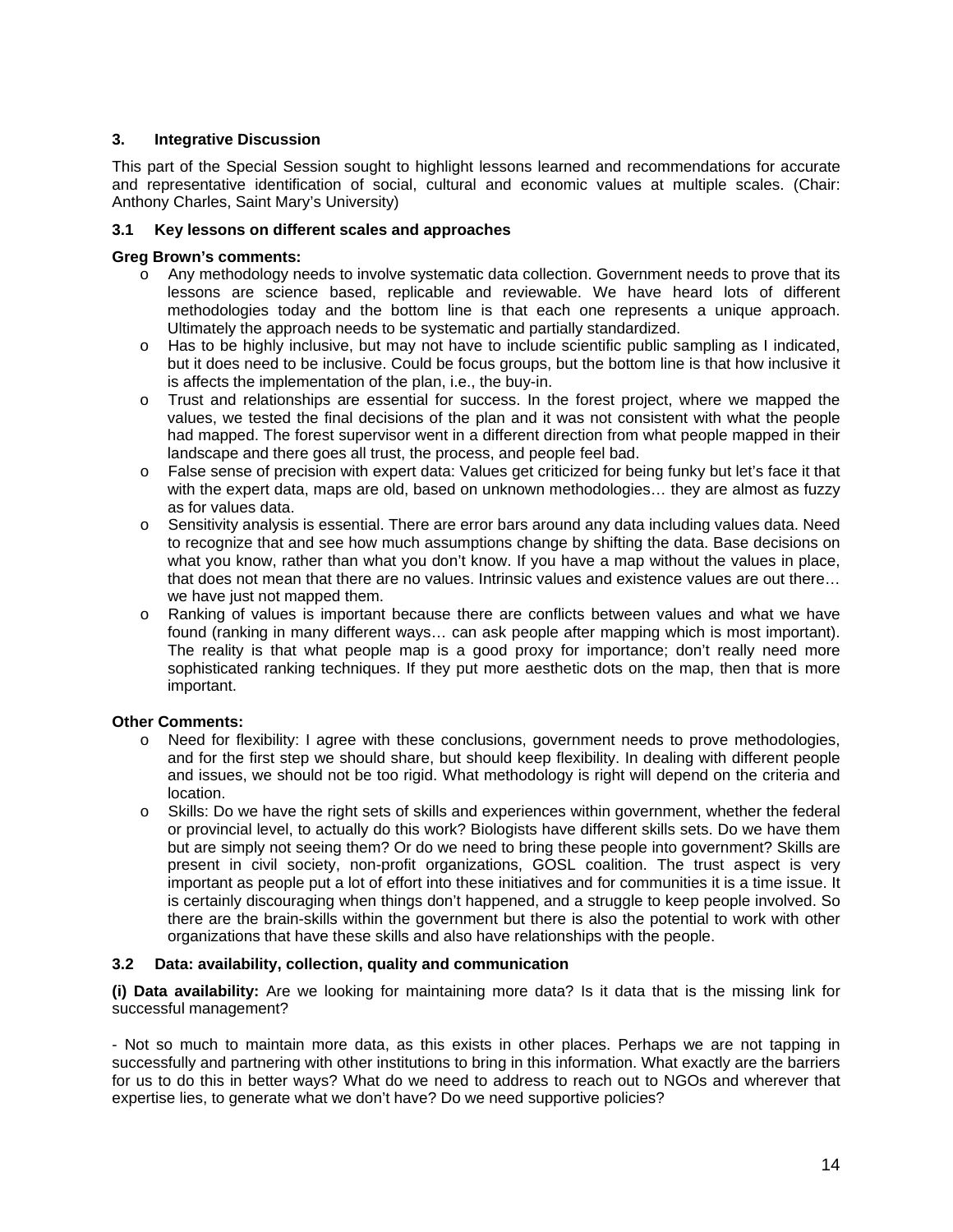- Political will is the limiting factor and politically constructed barriers constrain doing anything. We are awash with data and have never had enough data to push over that barrier of political resistance. What we are doing here is being very averse to jumping over our own institutionally constructed barriers and talking to each other.

- I find that only certain people have access to this information, which is fair as it costs money to obtain. However, when you know that the information is there, but it is only available to one small group of people, there is frustration. We need to make it accessible, and yes we have to collect more, aggregate it but we have much out there and we need to push for this information to be available.

- We have a lot of data, but it can be a black box where the data is processed; good data goes in, a bad decision comes out. Why? So it seems to me that we should be focusing a little more on how data is used or ignored by decision makers? How do they get away with this for so long? This part of the discussion has not been touched on. People have mentioned the road blocks, but it would not be lack or quality of data, or methodology, it would be what decision makers are doing with this information as it is not making any difference to the threats we face.

- The data gaps on the ecology side still vastly outweigh the gaps on the human use side. The only reason we don't know about the human use side is because we don't have the will to do it. Most of the activities that I talked about, certainly on the west coast are regulated. In groundfish management, the users pay for monitoring and collecting large amounts of data and in turn they have a role in the use of that data. It is easier to figure out what humans are doing than the ecology side. Collapses in stocks still show what little we know about the environment and ecology factors.

#### **(ii) Data quality**

Government has the responsibility to keep updating information, and there are some challenges with working with outside partners. We need to build capacity in house and ensure continuity. Not to give the impression that everything is whole… values will change over time. How can we be confident that the quality of the data is good and thus reduce the error? How do we know when we have achieved this point? When do you know that you have the trust and relationships to ensure that the quality of data around values is there?

- Dealing with traditional knowledge or local knowledge, there will never be 100% complete data/information. Traditions are adapting to the environment, information is not static. The key is the relationship with the people. Credibility comes from being known through relationships. Traditional knowledge changes for environmental reasons.

- Knowledge is dynamic. Following a systematic approach to gathering information and knowing who you collected information from, there will eventually be data saturation. So even if you add further resources, you will not get new information, so will have some certainty that you have a good picture for now. May have to repeat in 5 years, but have some confidence in the present.

- Data quality control is going to be very dependent upon our relationships and trust. The comment about the black box, I am not sure if it is based on lack of political will but lack of ability to communicate. How do we communicate the people… that is where I find we have the break down. How do we communicate our message?

- It is a Catch 22, talking about doing the values work. When there is no specific context, it is very theoretical. Based on my experience there is a real participation problem if trying to do value based work when there is no crisis issue. The people who will participate are retired people and people with time and not the inshore fishermen. However, if a tidal energy structure is proposed to go in their area, you will get lots of participation, but at that point, the proponent has usually already put the money in and there is little chance that the project will be stopped. So it's a real catch 22 and I am not sure what the solution is. We may be getting information that may not represent the core values and / or not from all. There are also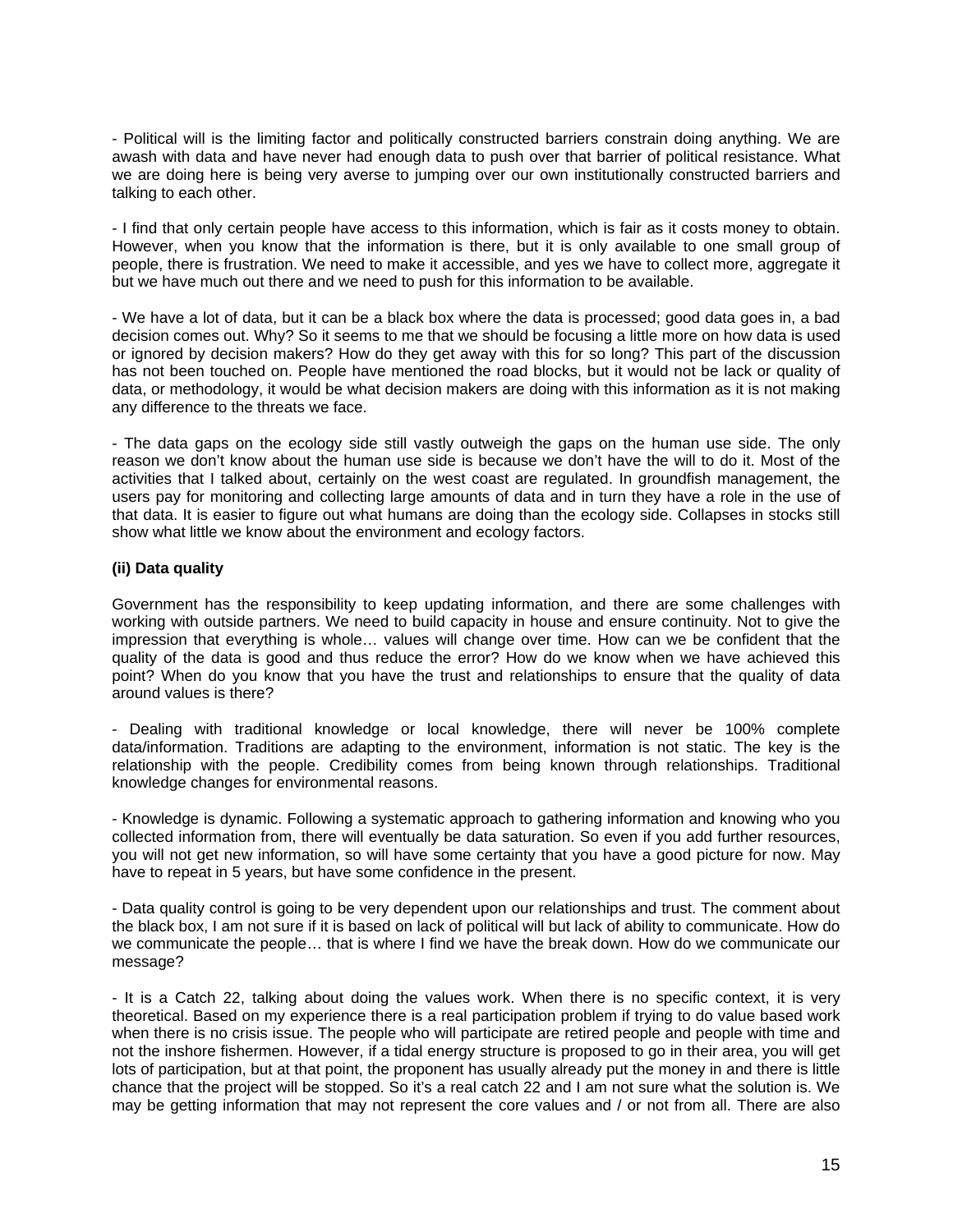perceptions that there is a NIMBY syndrome, as well as a problem with fishermen having the time to attend meetings during peak season or given other commitments.

#### **(iii) Data collection vs. knowledge generation; communication with decision makers**

- Need to move from data software systems to knowledge and analysis methodologies. This is where the hold up is and the key question is how to turn this data into knowledge, risk based decision making and systems. How to identify the parts of the ecosystem that people value? How do people classify that? We are not going to do that with a project in mind, because if you put aquaculture there then that would be the lens.

- Disconnect between turning information to knowledge and what knowledge decision makers need. Decision makers, planners, analysts and policy people are providing different sets of information. I don't see a bridge between the two… not sure if dialogue is happening. GeoConnections are concerned and have done a study to assess what decision makers need to make decisions.

- Research priorities may not incorporate a sense of who the decision makers are. We are producing all this information, whether it is a formal survey, interview or mining brains, but we really need to know what information they need, what form and when we should present this information. I think this will greatly inform what we are collecting and how to present it to decision makers, i.e., whether as a two page briefing note or by sitting in front of a GIS map. I think being able to understand what their needs are (once we identify who they are) might be a useful research process.

- There is a need for good case examples and educating the decision makers. There is a little bit of an educational process that needs to go on within the department (DFO). We need to make people aware that these values exist but we do not normally address/bring up these values until an issue emerges. So one of the things that I am looking for is good examples of how this information has been used to support better decision making. What I have heard around the room a little bit are some examples of how a lot of good work was done but was thrown out anyway. So I do share that concern, but finding some good examples of how that information was used to support some good decisions in more sustainable ecosystem ways is something that I would be interested in putting before decision makers.

#### **3.3 Research Gaps**

- There is an important difference between 'human values' and 'human use values'. Consider the value of what people have in living on the coast… how is that incorporated into decision making? In some cases the issue is the value of human uses while in other situations it is the human values that are underlying the different impacts on the coast. That difference is something that could be explored and talked about more. Also the idea of cultural values and sustainability values.

- Everyone notes the importance of culture and wants culture to be represented in the criteria. We are getting better at collecting this data, but still huge research gaps in interpreting it and using it to manage ocean areas.

- Is there any way that we can systematically collect data that is not tied into academia and government? Is there another way that we can go about getting it and creating systemic data, from a local or traditional perspective? Why do we always have to constantly tie it into a model? Or if we just let it happen though community consultation, will it just naturally fall into some type of model?

- If conventional science, following WWII, and control-oriented models, had been effective, we would not be in the position we are now. Economics have been an over riding value in the west, so what is missing? Not just data, for we know very little about why humans behave the way they do, i.e., human understanding. Why do we have these values, why do we favour some knowledge over others? Having more of the humanities in government and more integrated departments would help, so that you do not have isolated teams but have people working together, including aspects of ethics, social behaviour, ecology. Also needs focus in the universities besides government. People going into sciences should also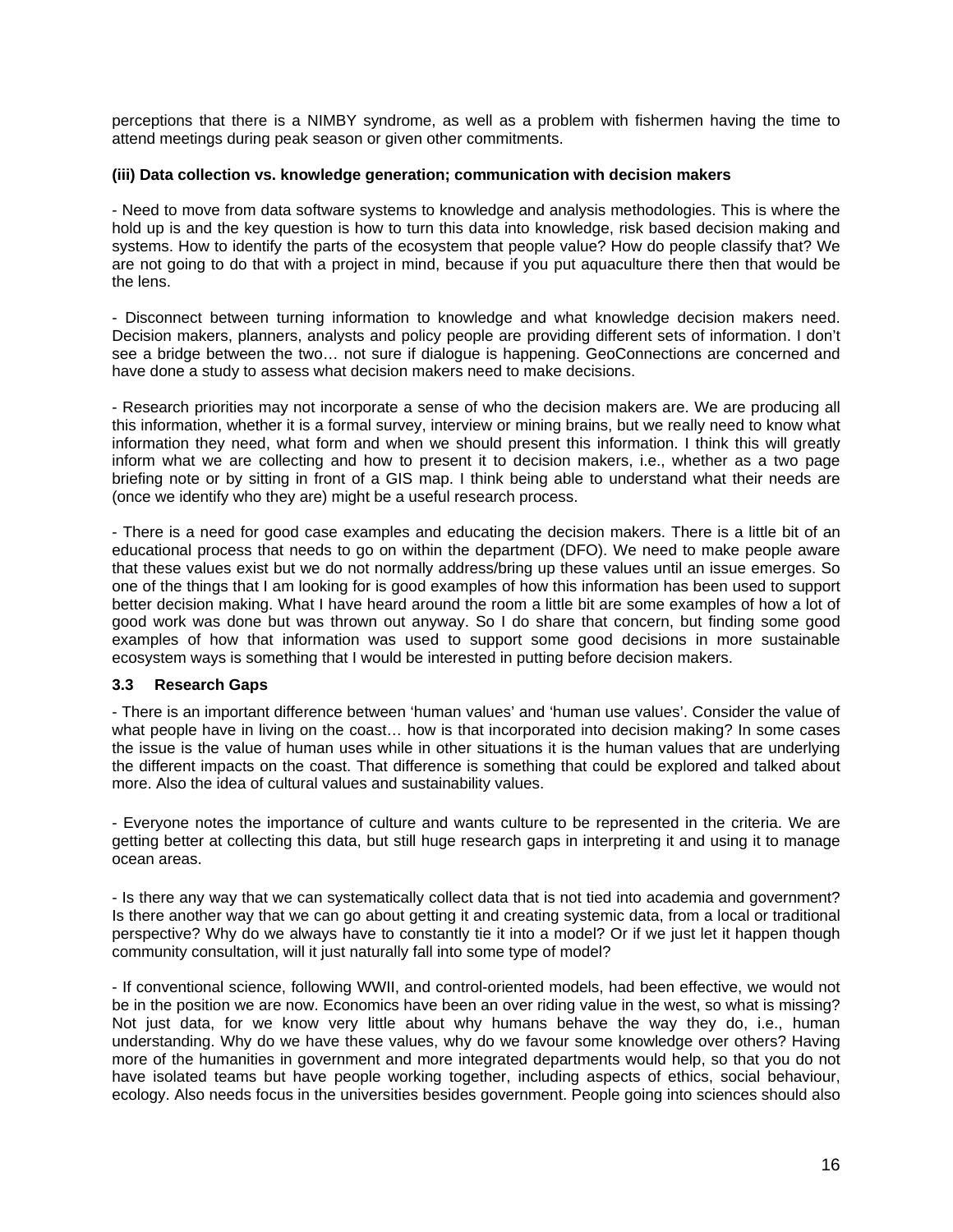get humanities courses, be better managers, scientists. Within educational institutions and working environments, there are gaps in the humanities and subjects that relate to values, ethics and human ecology. For example, consider the approach of mobile lab services where scientists were sent out into the field with people who had little resources but were working with communities, then in turn there were interns that came from the field to work with the scientists so that there was an exchange and each could learn the others' language. Perhaps this could still be done, so that both parties know what they are up against and you have a common language.

#### **3.4 Challenges and Opportunities**

- No one department has the mandate or authority to make overall decisions. The problem is where to put this information, as there is no authority for receiving and making these decisions. Without a decision making base there is no process for taking these initiatives forward.

- Just because someone tells you that a certain aspect is important, this may not be statistically significant, as this is only one comment. There is a conflict between cultural values and values of goods and services versus economics, project deadlines and financial years – a focus on the latter aspects does not sit well with collaboration and create false boundaries.

- Government is in a powerful position to be a catalyst, for example government could give communities the "heads up" if a development is being planned for their area and this could greatly facilitate a discussion between industry and communities, such as where does the project fit, how best to incorporate all stakeholder values.

- Integrated management initiatives such as the Eastern Scotian Shelf Integrated Management area (ESSIM) are broader than past processes, and this is an advantage to small communities in that it includes us in the planning process. However, it has not made a difference yet, and I think one of the reasons is that data has not been shared. Politicians move on things that the voters care about and one of the disadvantages of ocean management is that the ocean is big, few Canadians are out there seeing the ocean. The ecosystem approach links the big ocean to all that concerns us on the values map in the coast, for people who live there. As a community group if we see things are going amiss, by understanding and data sharing we can write letters and tell the politicians – "Canadians do care about that issue and here is the data to show this". Data can make a difference, but people need to have access to it to show decision makers that people care about these things.

- Adaptations of methodology in the Beaufort Sea (community social-cultural and economic profiles) could be applicable to not only First Nations but other remote communities that rely on the natural environment.

- Greg Brown: It may appear natural for the group to berate ourselves because the data that we have collected has not been used. Ethically, as planners and professionals, we have an obligation to speak truth to power, but there is no responsibility for power to respond to your truth. That is the political reality and we should still use the best methodologies and ways to generate that truth to speak to power. Having said that, the more information that you present to power, in the form that you think power will respond to, the more they have the opportunity to listen. So the more that you start to collect data that is truly representative of the values of the constituency, there may be a higher probability that they will listen and respond.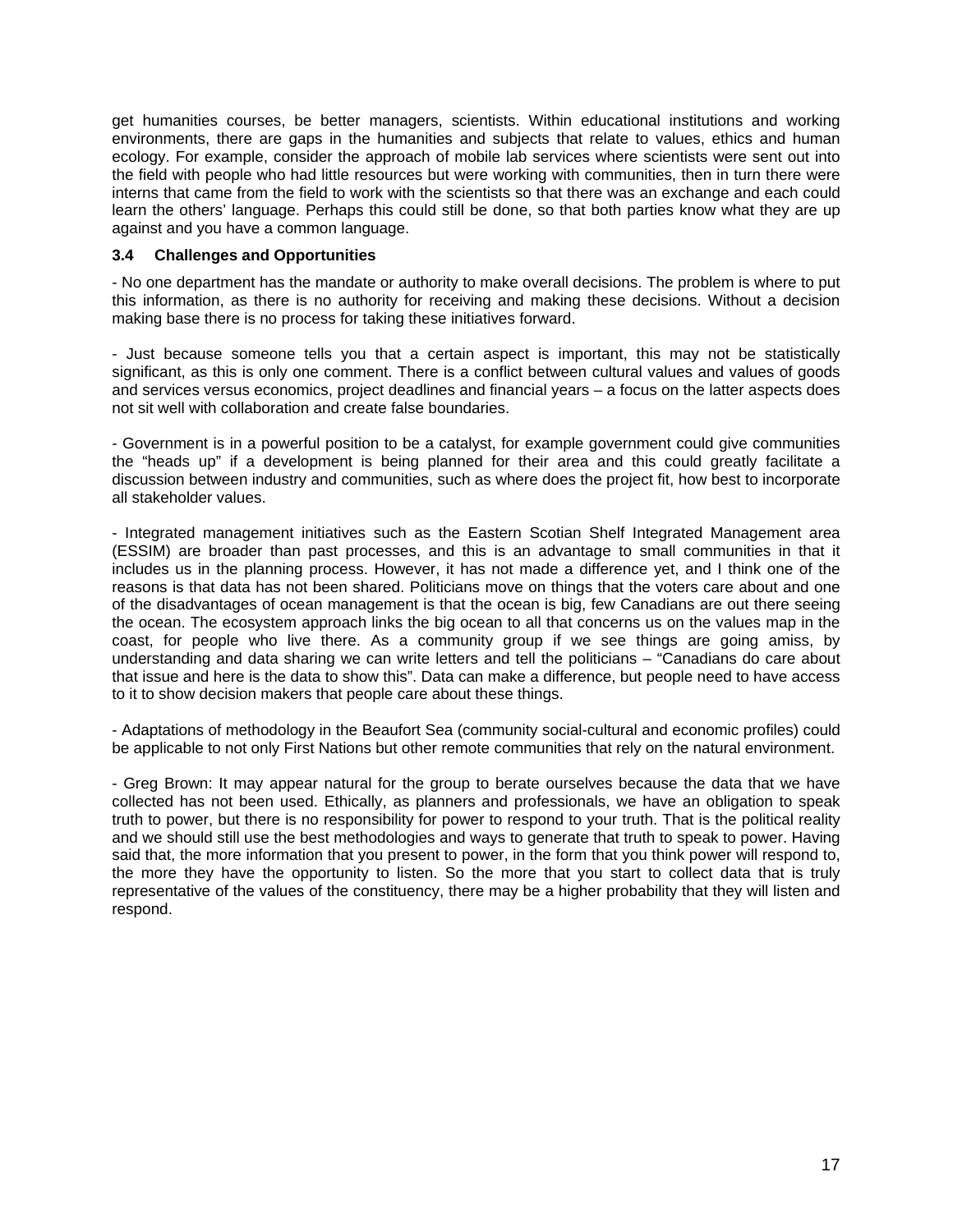#### **4. Synthesis**

The Special Session on Identification of Social and Cultural Values in Support of Integrated Ocean Management covered very extensive ground in exploring existing methods to identify and assess social and cultural values. Table 1, below, attempts to place the six case studies presented in the Special Session within a common framework, one based on assessing each case in terms of (1) objectives being pursued, (2) structure and/or lead agency, (3) analytical framework utilized, (4) main themes being examined, (5) scale at which the method is applied, (6) actual methodologies involved, (7) types or styles of analysis and types of knowledge generated, and (8) comments on funding, extent of adoption of the approach, and other aspects.

Perhaps the clearest differences arose between local-scale and large-scale methods, and between what might be called 'people-centred' and 'technology-centred' methods. With respect to the first of these (see "scale" column in Table 1), some presentations focused on specific coastal communities or small stretches of coastline, while others covered large areas, such as the Beaufort Sea and the entire coast of British Columbia. Others covered modest areas, but with the aim of testing a method for wider application.

With respect to the methods themselves (see "methodologies" column in Table 1), some studies took participatory (Coastal CURA, Beaufort Sea) or focus group -oriented participatory GIS (Northumberland Strait) approaches, while others – generally the larger-scale methods – focused on compiling data and/or using various technologies, such as geographic information systems (GIS), to analyse data over a wide spatial area. However, there are interactions between these approaches, as with technologies that can be used in a participatory and community-oriented manner, as Greg Brown described with respect to "public participation GIS", an approach being tested now in the Northumberland Strait example. Interestingly, most approaches were interdisciplinary in nature, recognizing that even if the focus lies on social and cultural values, these relate closely to the state of marine ecosystems and of their management.

The discussions held in the Special Session in relation to each of the case studies, as well as the integrative discussion later in the meeting, proved very enlightening. Debates emerged in a number of areas. First, questions arose over the need for new data, versus the need to make existing data more available. The latter has elements of data format and distribution (e.g., how easily it is brought together for specific purposes) but also of power and policy issues (e.g., who can access data and who acts as 'gate-keeper' to that data).

Second, while the discussion of needs in relation to large-scale initiatives tended to emphasize data access and technological tools for multi-stakeholder analyses, those focusing on local-level efforts focused more on relationship-building and the need for trust in carrying out assessments of social and cultural values. This presumably relates somewhat to the level of aggregation involved in the analysis and in the data – with compilation of data at a local level raising real issues of data ownership, potential for mis-use leading to negative impacts, etc. Certainly such issues can arise at a larger scale as well (for example in connection with First Nations), but would seem to be omnipresent at a community scale.

Finally, a key element that arose in the Special Session was the difference, in some case studies, between the success in carrying out a study of social and cultural values, and the actual use of that information in policy-making or management decision-making. Specifically, some presenters noted that their work, although completed successfully, was never used in practice. This led participants to explore what ingredients are involved in achieving practical usefulness of the assessments, whether within government or in civil society. The answers may be complex, but certainly it is clear that, as noted above for the process of carrying out analyses, the presence and cultivation of close working relationships, trust, and responsiveness, between the 'analysts' and those who could be using the results (again, whether governments or civil society), is a crucial component in achieving success.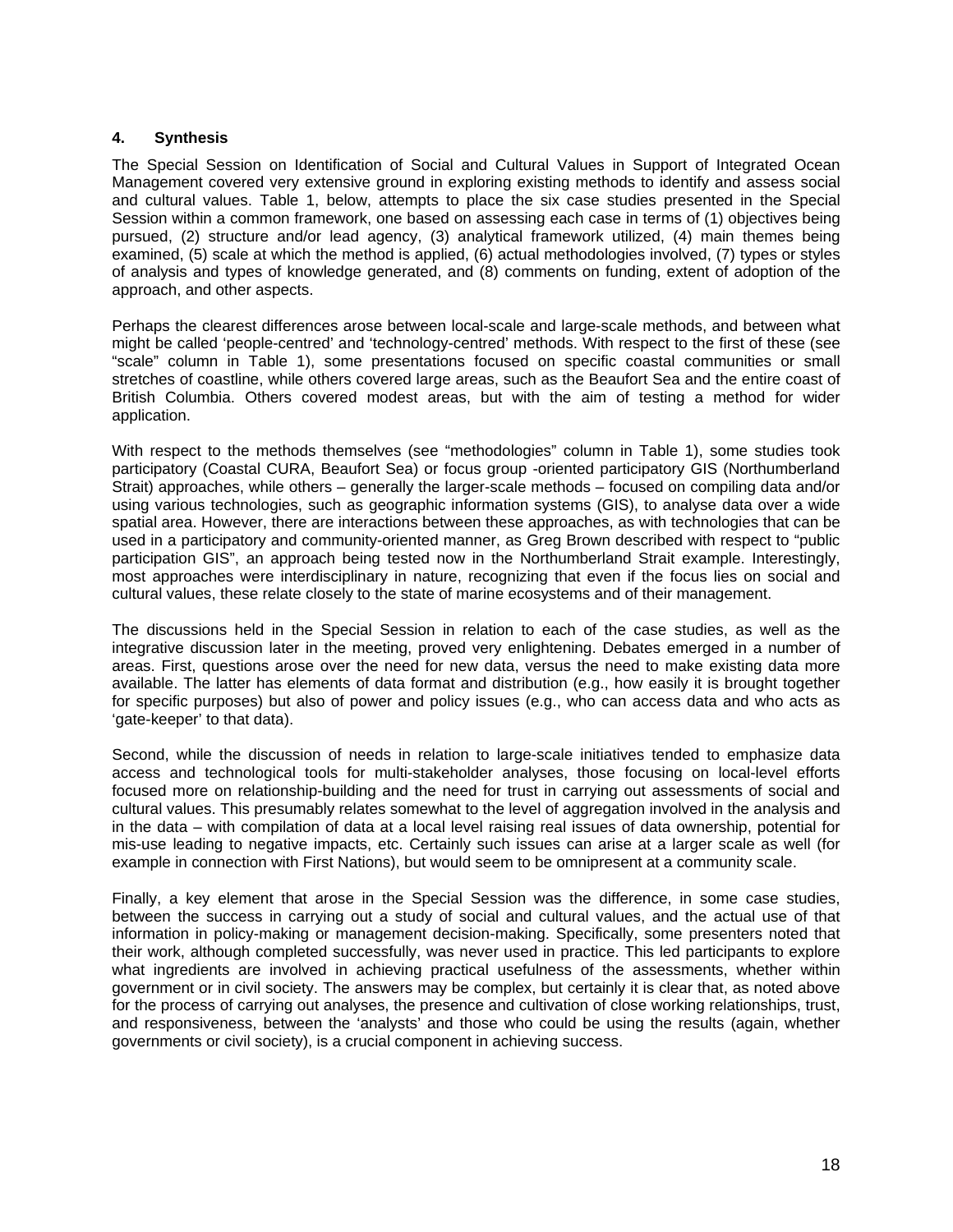| <b>Objectives/Title</b>                                                                                                                                | Lead Agency /<br>structure                                                                                                                                                                  | <b>Framework</b>                                                                                           | <b>Themes</b>                                                                                                                                                                                                     | <b>Scale</b>                                                                                                                                                         | <b>Methodologies</b>                                                                                                                                                                                                                                         | Analysis /<br>knowledge<br>generation                                                                                                                                                                        | <b>Comments</b>                                                                                                                                                                                                                                                                    |
|--------------------------------------------------------------------------------------------------------------------------------------------------------|---------------------------------------------------------------------------------------------------------------------------------------------------------------------------------------------|------------------------------------------------------------------------------------------------------------|-------------------------------------------------------------------------------------------------------------------------------------------------------------------------------------------------------------------|----------------------------------------------------------------------------------------------------------------------------------------------------------------------|--------------------------------------------------------------------------------------------------------------------------------------------------------------------------------------------------------------------------------------------------------------|--------------------------------------------------------------------------------------------------------------------------------------------------------------------------------------------------------------|------------------------------------------------------------------------------------------------------------------------------------------------------------------------------------------------------------------------------------------------------------------------------------|
| Theory, tools and<br>techniques for the<br>identification of<br>social-ecological<br>hotspots in support<br>of land use<br>planning                    | Various agencies<br>and Central<br>Washington<br>University                                                                                                                                 | Landscape values<br>typology                                                                               | Values diversity,<br>human and<br>overlaid with other<br>types of values                                                                                                                                          | Various scales:<br>Local & national,<br>e.g., site selection<br>for a natural park;<br>resort, in-zoning,<br>development;<br>international e.g.,<br>climate change   | Public participation<br>GIS (PPGIS) for<br>coastal and marine<br>areas planning;<br>Use of websites,<br>paper GIS                                                                                                                                            | Hotspot mapping,<br>gap analysis, and<br>suitability<br>analysis can be<br>used to<br>characterize the<br>distribution of<br>values, and then<br>examine what<br>uses are<br>compatible with<br>those values | No knowledge of<br>cases where this<br>work influenced<br>decisions.                                                                                                                                                                                                               |
| Identification of<br>Socio-economic<br>and Cultural<br>Overview Values in<br>Northumberland<br>Strait of the Gulf of<br>St. Lawrence                   | DFO in<br>collaboration with<br><b>UPEI, Mount</b><br>Alison University,<br>St. Thomas<br>University, St.<br><b>Francis Xavier</b><br>University and Gulf<br>of Saint Lawrence<br>Coalition | Public participation<br>GIS approach with<br>natural science.<br>social, cultural and<br>economic aspects. | Need to consider<br>the social and<br>cultural values<br>attached to places<br>in the coastal zone<br>when making<br>decisions affecting<br>resource use and<br>management, and<br>infrastructure<br>development. | Medium scale:<br>Northumberland<br>Strait of the Gulf<br>of St. Lawrence                                                                                             | Public participation<br>GIS (PPGIS) for<br>coastal and marine<br>areas identification to<br>support planning; Six<br>focus groups in 3<br>Maritime Provinces to<br>map social and<br>cultural values along<br>the shores of the<br>Northumberland<br>Strait. | Adapted the<br>values mapping<br>approach<br>described above                                                                                                                                                 | Mapping has the<br>potential to reframe<br>understanding of<br>human values, 3<br>months project,<br>need further work<br>to explore data for<br>demographic<br>trends, refine the<br>research<br>instrument, and<br>test other<br>approaches (mail<br>survey, online<br>mapping). |
| Coastal CURA:<br>building knowledge<br>and capacity to<br>support community<br>involvement in<br>managing our<br>coasts and oceans<br>in the Maritimes | Fundy North<br>Fishermen's<br>Association;<br>University of New<br>Brunswick, Coastal<br><b>CURA</b> partners                                                                               | Case studies<br>describing<br>community driven<br>initiatives in the<br>coastal areas                      | Values based e.g.,,<br>history and fishing<br>ancestry, flexibility<br>to fish seasonally,<br>independent family<br>business, healthy<br>fish stocks                                                              | Community basis<br>of analysis, with<br>application to a<br>medium scale;<br>Southwest New<br><b>Brunswick marine</b><br>Planning area,<br>and Saint John<br>Harbour | Dialogue, community<br>participation, IM is a<br>process based on<br>relationships. It is<br>also a political<br>process and that<br>should follow from<br>identification of<br>values.                                                                      | Participatory, co-<br>learning process;<br>importance of<br>relationships and<br>understanding<br>power realities                                                                                            | What is needed is<br>a rural policy for IM<br>and to engage with<br>grassroots more<br>effectively                                                                                                                                                                                 |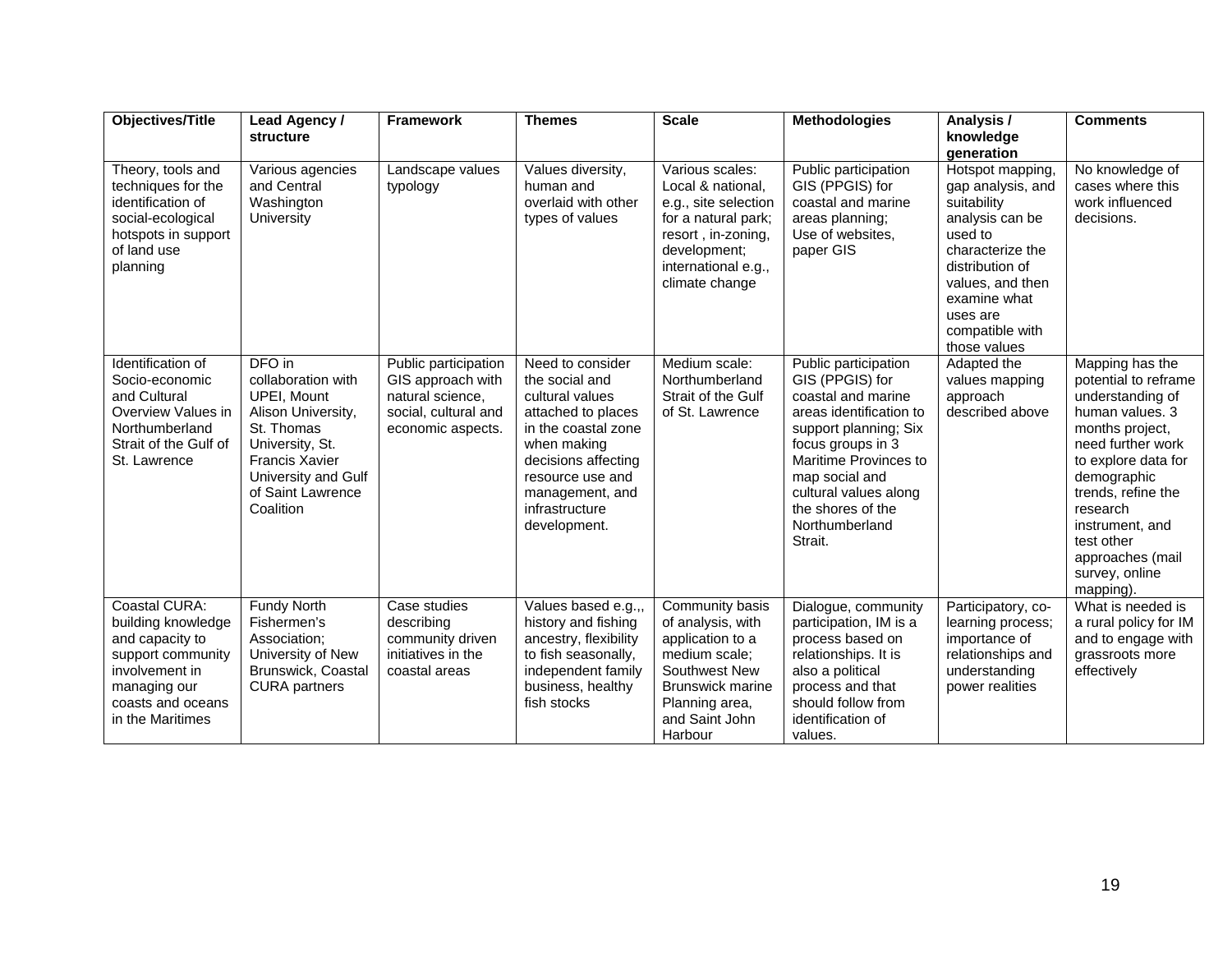| <b>Objectives</b>                                                                                                                            | Lead Agency /<br>structure                                                                                    | <b>Framework</b>                                                                                      | <b>Themes</b>                                                                                                                                                                                                                         | <b>Scale</b>                                                                                                                                                                                                                                | <b>Methodologies</b>                                                                                                                                                                                                                              | Analysis /<br>knowledge<br>generation                                                                                                                     | <b>Comments</b>                                                                                                                                                           |
|----------------------------------------------------------------------------------------------------------------------------------------------|---------------------------------------------------------------------------------------------------------------|-------------------------------------------------------------------------------------------------------|---------------------------------------------------------------------------------------------------------------------------------------------------------------------------------------------------------------------------------------|---------------------------------------------------------------------------------------------------------------------------------------------------------------------------------------------------------------------------------------------|---------------------------------------------------------------------------------------------------------------------------------------------------------------------------------------------------------------------------------------------------|-----------------------------------------------------------------------------------------------------------------------------------------------------------|---------------------------------------------------------------------------------------------------------------------------------------------------------------------------|
| Identification of<br>social, economic<br>and cultural values<br>in support of<br><b>Integrated Marine</b><br><b>Planning Beaufort</b><br>Sea | DFO, Beaufort Sea<br>Partnership (BSP);<br>Regional<br>Coordination<br>Committee; SCE<br><b>Working Group</b> | <b>Integrated Oceans</b><br>Management:<br>Framework<br>Community Well-<br>Being Index                | (a) Education and<br>training (b) Health<br>and wellness (c)<br>Capacity and<br>infrastructure (d)<br>Culture and<br>environment (e)<br>Traditional<br>economy                                                                        | Large scale, in<br>Beaufort Sea:<br>91,000 $km^2$<br>(communities of<br>Tuktoyaktuk,<br>Sachs Harbour,<br>Paulatuk, Inuvik,<br>Aklavik and<br>Ulukhaktok)                                                                                   | Community meetings,<br>pilot study, interviews,<br>Lit reviews.<br><b>SEC</b> indicators<br>(income per capita by<br>total population,<br>education, housing<br>(quantity and quality),<br>and labour force<br>(participation and<br>employment). | GIS & risk<br>assessment<br>(Pathways of<br>effects)                                                                                                      | ICO plan being<br>developed, with<br>funding provided<br>by DFO.                                                                                                          |
| A review of the<br>state of knowledge<br>of marine and<br>shoreline areas in<br>the Queen<br><b>Charlotte Basin</b>                          | LGL Limited, study<br>commissioned by<br><b>BC</b> Energy and<br><b>Mines</b>                                 | Valued Marine and<br><b>Shoreline Areas</b><br>(VMSAs)                                                | (a) Fisheries,<br>(b) tourism and<br>recreation; (c)<br>archaeology and<br>heritage (d) Areas<br>of special<br>significance.<br>3 ecological<br>themes (marine<br>birds and<br>mammals, fish and<br>fish habitats)                    | Large scale:<br>Queen Charlotte<br>Basin, (413 eco-<br>units ranging from<br>15 $km^2$ to 4500<br>km <sup>2</sup>                                                                                                                           | Defining values<br>(Themes, Criteria,<br>Ratings), spatial scale<br>(large regional areas);<br>identifying existing<br>information sources<br>(mainly secondary<br>literature, databases,<br>local knowledge, and<br>surveys                      | Valuation with<br>equal or unequal<br>weighting across<br>themes; expert<br>opinion and local<br>input - Delphi.<br>Need to do<br>sensitivity<br>analysis | Report not used in<br>any management<br>decision making.<br>Gaps remain for<br>mammals, non<br>commercial fish<br>species, cultural<br>tourism, traditional<br>knowledge. |
| <b>The British</b><br>Columbia Marine<br>Conservation<br>Analysis (BCMCA)                                                                    | Non-Government<br>Organization,<br>multi-stakeholder<br>engagement                                            | Defining areas of<br>conservation value<br>using Marxan,<br>ecosystem based<br>management<br>approach | Human use: (1)<br>Commercial<br>fisheries, (2)<br>recreational<br>fisheries, (3)<br>energy (wind,<br>wave, tidal, oil and<br>gas) (4) Shipping,<br>marine transport;<br>(5) Foreshore<br>tenures and (6)<br>Recreation and<br>tourism | Very large scale:<br>all of Canada's<br>Pacific Waters;<br>grids $2x2$ km <sup>2</sup><br>between the<br>coast and toe of<br>the continental<br>shelf and 4x4 km <sup>2</sup><br>between the toe<br>of the continental<br>shelf and the EEZ | 4 phases: ecological,<br>human use<br>identification through<br>workshops, interviews<br>with member<br>representatives, First<br>Nation groups,<br>Marxan analysis and,<br>communication of<br>results e.g., atlas of<br>conservation value      | Marxan software<br>analysis, GIS                                                                                                                          | Funding is<br>provided by<br>charitable<br>foundations and in-<br>kind contributions<br>of project team<br>partners. Started in<br>2006, on-going<br>process until 2010.  |

**Table 1**: Summary of key features noted in these presentations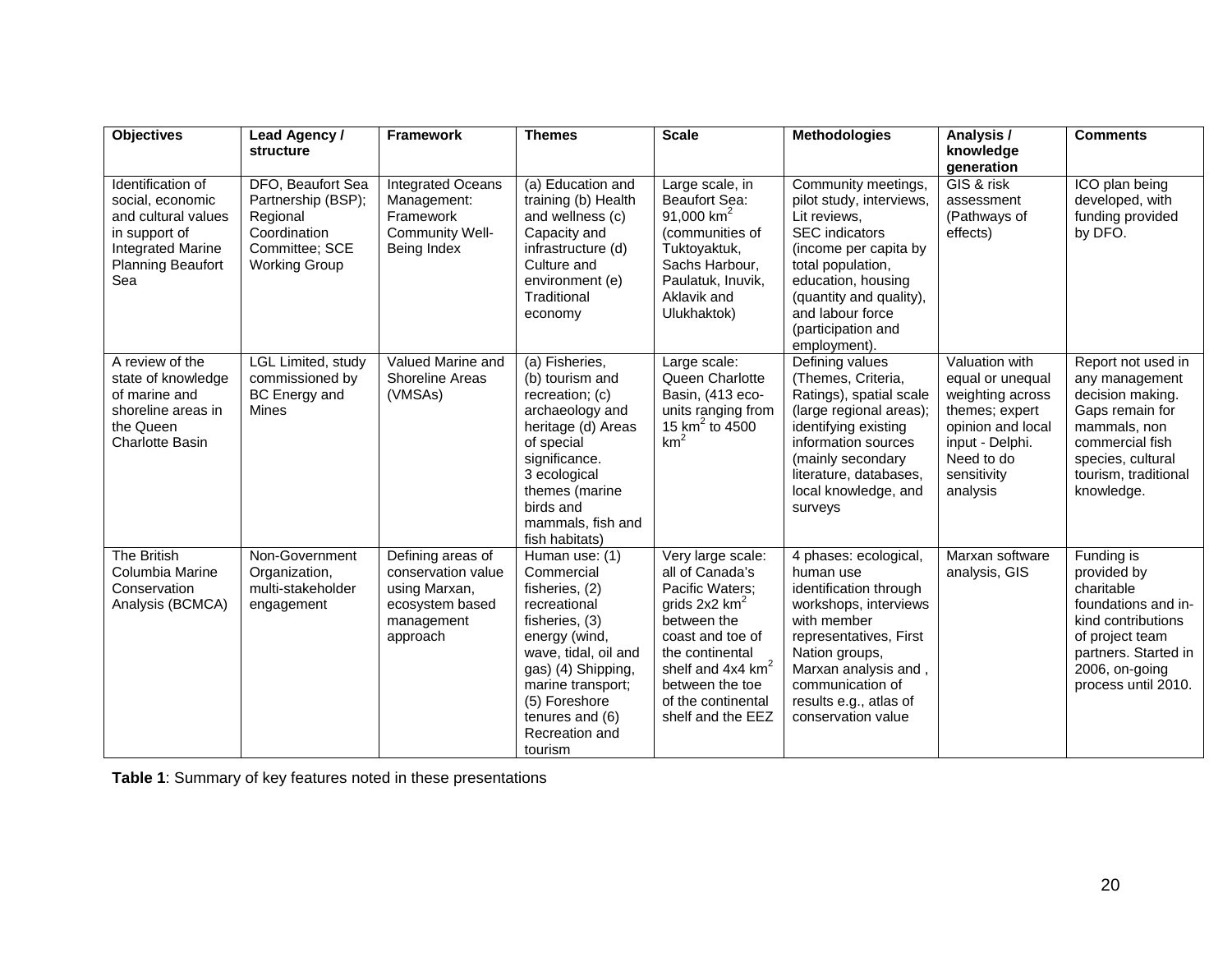## **Appendix 1: Participant List**

### **Wednesday 21-10-09 Room 4170, Telfer School of Management Desmarais Multidisciplinary Building 55 Laurier Avenue, University of Ottawa, Ottawa, Ontario.**

<span id="page-22-0"></span>

|                                                                                                       | <b>Name</b>             | <b>Affiliation</b>                                    |  |  |  |  |
|-------------------------------------------------------------------------------------------------------|-------------------------|-------------------------------------------------------|--|--|--|--|
| Mark Waddell                                                                                          |                         | <b>DFO</b>                                            |  |  |  |  |
| Greg Brown                                                                                            |                         | <b>Central Washington University</b>                  |  |  |  |  |
| Richard P. Rodericks                                                                                  |                         | <b>Transport Canada Marine Environment Protection</b> |  |  |  |  |
| <b>Bob Bocking</b>                                                                                    |                         | <b>LGL Limited</b>                                    |  |  |  |  |
|                                                                                                       | <b>Maria Healy</b>      | DFO-Oceans-MPA network                                |  |  |  |  |
|                                                                                                       | Jacques R. Grondin      | <b>NRCAN</b>                                          |  |  |  |  |
|                                                                                                       | Sherrie Blackney        | DFO-COE-TEK                                           |  |  |  |  |
|                                                                                                       | Swati Mandal            | DFO-COE-TEK                                           |  |  |  |  |
|                                                                                                       | Thomas Suluk            | <b>DFO-MPA/Land Claims</b>                            |  |  |  |  |
|                                                                                                       | Adrienne Paylor         | <b>DFO-Arctic</b>                                     |  |  |  |  |
|                                                                                                       | Dave Nicolson           | <b>BC Marine Conservation Analysis</b>                |  |  |  |  |
|                                                                                                       | Anne-marie Cabana       | <b>DFO Quebec</b>                                     |  |  |  |  |
|                                                                                                       | Marie-France Dalcourt   | DFO Quebec                                            |  |  |  |  |
|                                                                                                       | Sabine Jesen            | <b>CPAWS</b>                                          |  |  |  |  |
|                                                                                                       | <b>Neil Davis</b>       | <b>DFO Pacific</b>                                    |  |  |  |  |
|                                                                                                       | Jenn Spencer            | <b>CPAWS-Nova Scotia</b>                              |  |  |  |  |
|                                                                                                       | Kelly Eggers            | <b>DFO-Western Artic</b>                              |  |  |  |  |
|                                                                                                       | Jose M'Bala             | <b>NRCAN</b>                                          |  |  |  |  |
|                                                                                                       | Maureen Woodrow         | <b>OMRN/U of Ottawa</b>                               |  |  |  |  |
|                                                                                                       | Jason Simms             | DFO-NL                                                |  |  |  |  |
|                                                                                                       | Lisa Setterington       | <b>DFO-NCR</b>                                        |  |  |  |  |
|                                                                                                       | Jean Marie Rulinda      | <b>OAG</b>                                            |  |  |  |  |
|                                                                                                       | Josh MacFadyen          | UGuelph/UPEI                                          |  |  |  |  |
|                                                                                                       | Martine Landry          | <b>DFO-NCR</b>                                        |  |  |  |  |
|                                                                                                       | Chamari Silva           | <b>DFO-NCR</b>                                        |  |  |  |  |
|                                                                                                       | Victoria Sheppard       | <b>DFO-NCR</b>                                        |  |  |  |  |
|                                                                                                       | P. Nagarajan            | <b>UPEI</b>                                           |  |  |  |  |
|                                                                                                       | Larry Hildebrand        | <b>Environment Canada</b>                             |  |  |  |  |
|                                                                                                       | Ray MacIsaac            | <b>Fisheries and Oceans Canada</b>                    |  |  |  |  |
|                                                                                                       | Melanie Wiber           | <b>UNB/Coastal CURA</b>                               |  |  |  |  |
|                                                                                                       | Carolea White           | FFGC/Coastal CURA                                     |  |  |  |  |
|                                                                                                       | <b>Courtenay Parlee</b> | <b>UNB/Coastal CURA</b>                               |  |  |  |  |
|                                                                                                       | Maria Recchia           | <b>FNFA/Coastal CURA</b>                              |  |  |  |  |
|                                                                                                       | <b>Hubert Saulnier</b>  | FFGC/Coastal CURA                                     |  |  |  |  |
| Donna Curtis                                                                                          |                         | <b>UNB/Coastal CURA</b>                               |  |  |  |  |
|                                                                                                       | <b>Glen Herbert</b>     | <b>DFO Maritimes Region</b>                           |  |  |  |  |
| Aimee Gromack<br>Mary Rothfelds<br>Dale Gueret<br>Marc Ouellette<br>Scott Coffen-Smout<br>Randy Angus |                         | <b>DFO Maritimes Region</b>                           |  |  |  |  |
|                                                                                                       |                         | DFO-NHQ                                               |  |  |  |  |
|                                                                                                       |                         | <b>DFO-Pacific Region</b>                             |  |  |  |  |
|                                                                                                       |                         | <b>DFO-Gulf Coastal Management</b>                    |  |  |  |  |
|                                                                                                       |                         | <b>DFO Maritimes Region</b>                           |  |  |  |  |
|                                                                                                       |                         | Mi'kmaq Confederacy of Prince Edward Island           |  |  |  |  |
|                                                                                                       | Karen Traversy          | <b>Coastal Coalition of Nova Scotia</b>               |  |  |  |  |